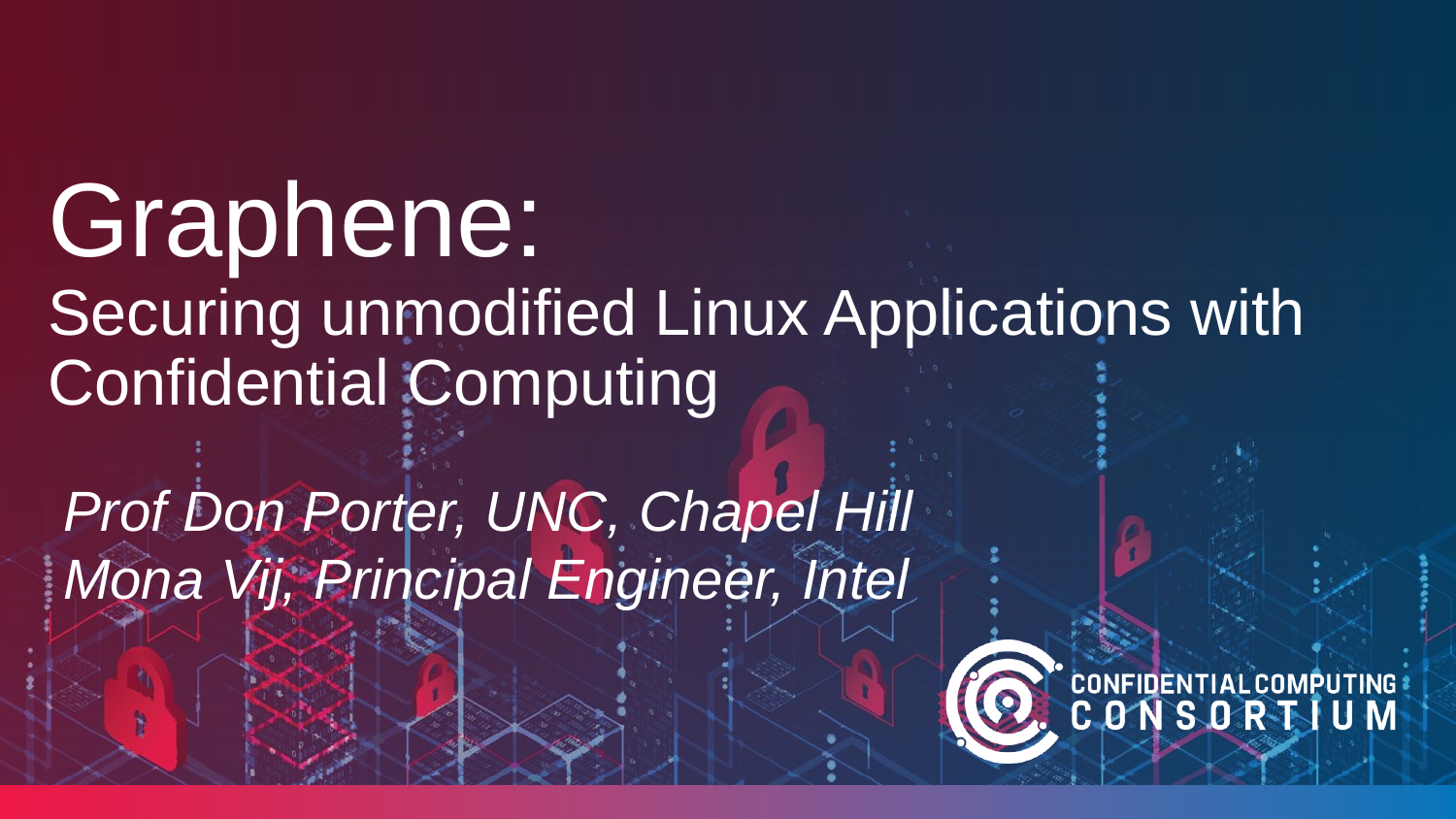### The Confidential Computing Consortium

- › Community focused on Open Source licensed projects securing DATA IN USE and accelerating the adoption of confidential computing through open collaboration
- › Announced the intent to form in August at the Open Source Summit North America in San Diego, formally launched on 17 October 2019 with governance in place

Please visit [https://confidentialcomputing.io](https://confidentialcomputing.io/)

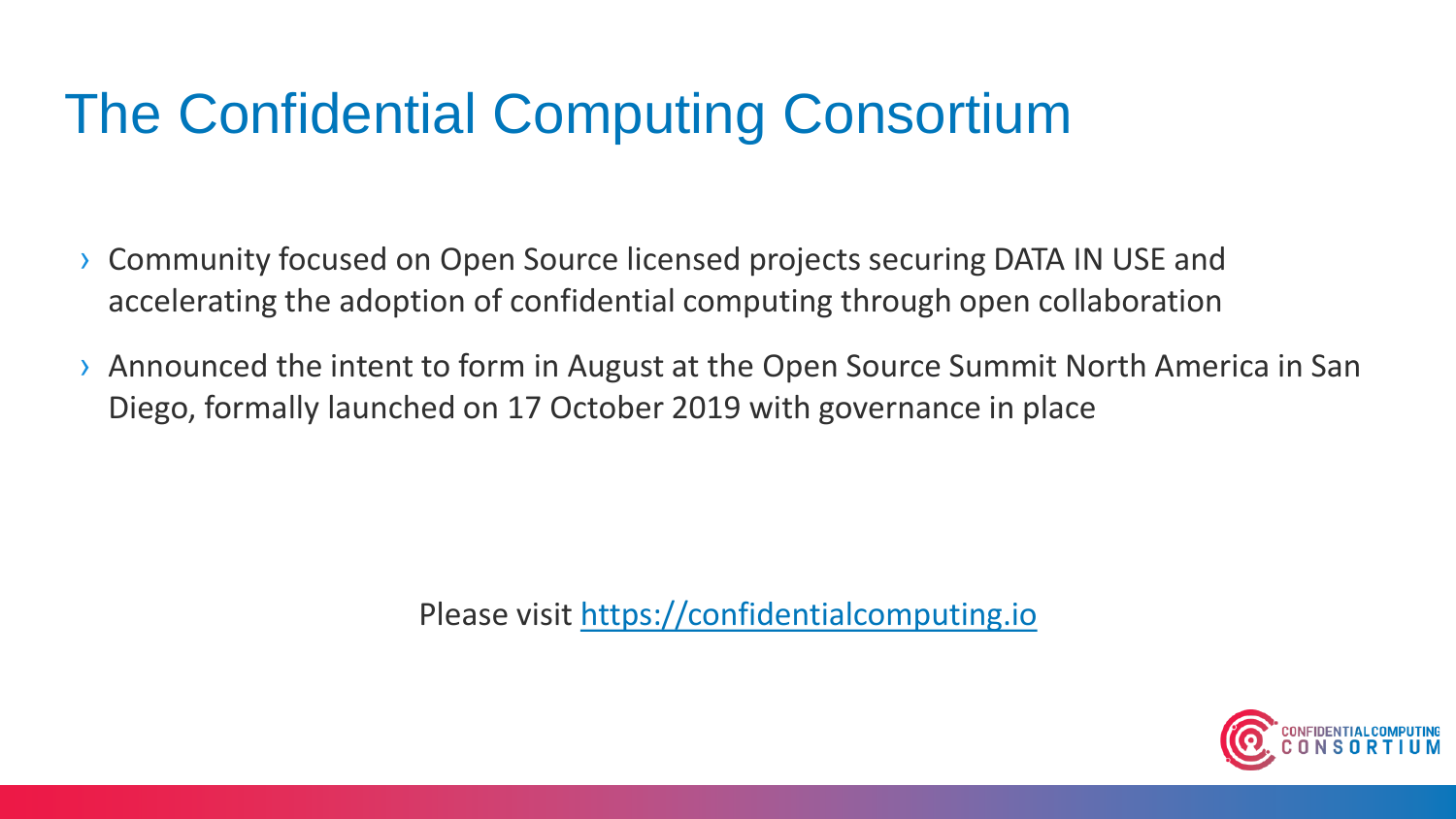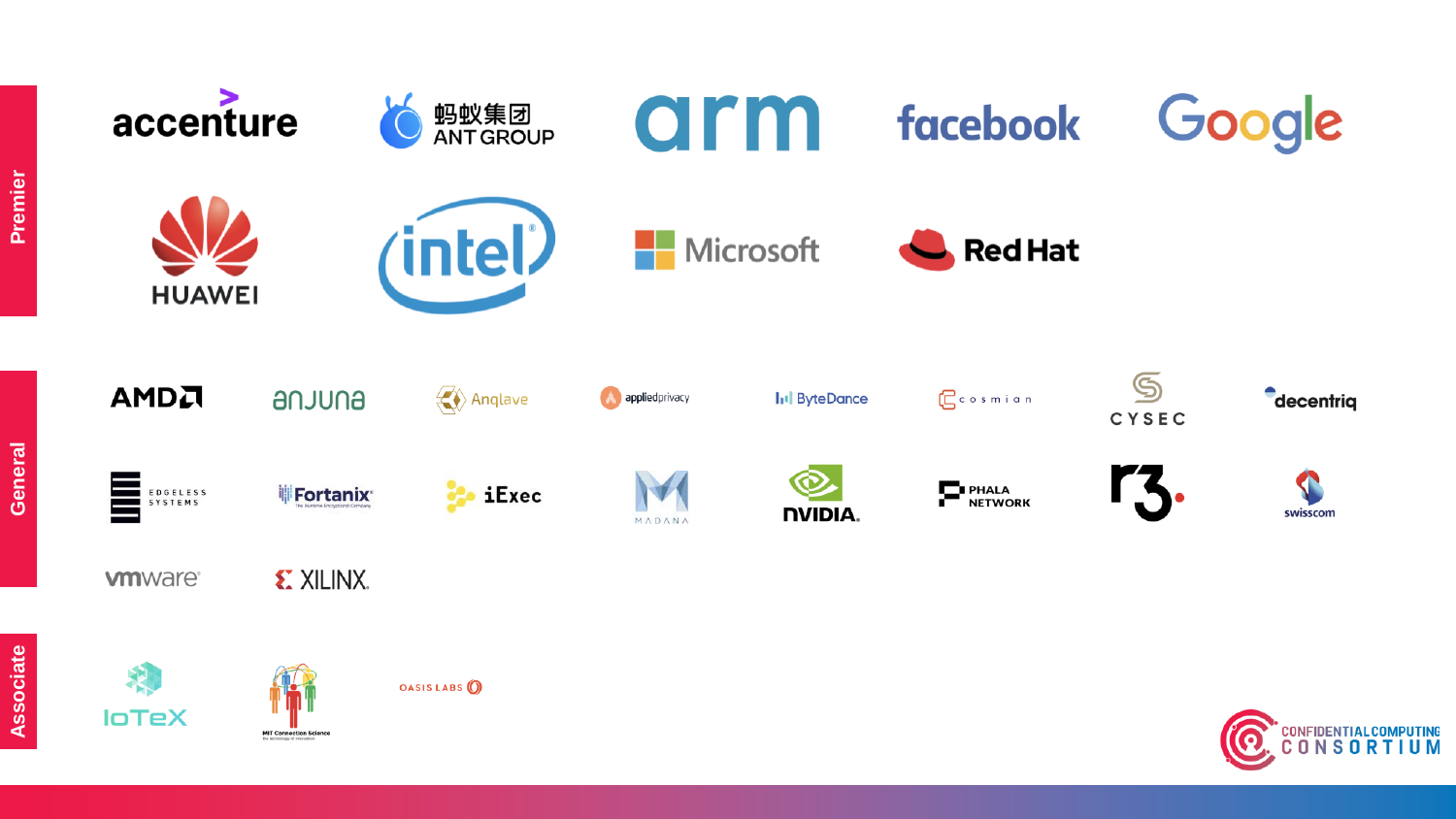

**Don Porter** [he/him] Associate Professor Computer Science UNC Chapel Hill





**Mona Vij** [she/her] Principal Engineer Intel Labs

intel



**Jesse Schrater**

[he/him] Director of Data Center Security **Marketing** 

intel

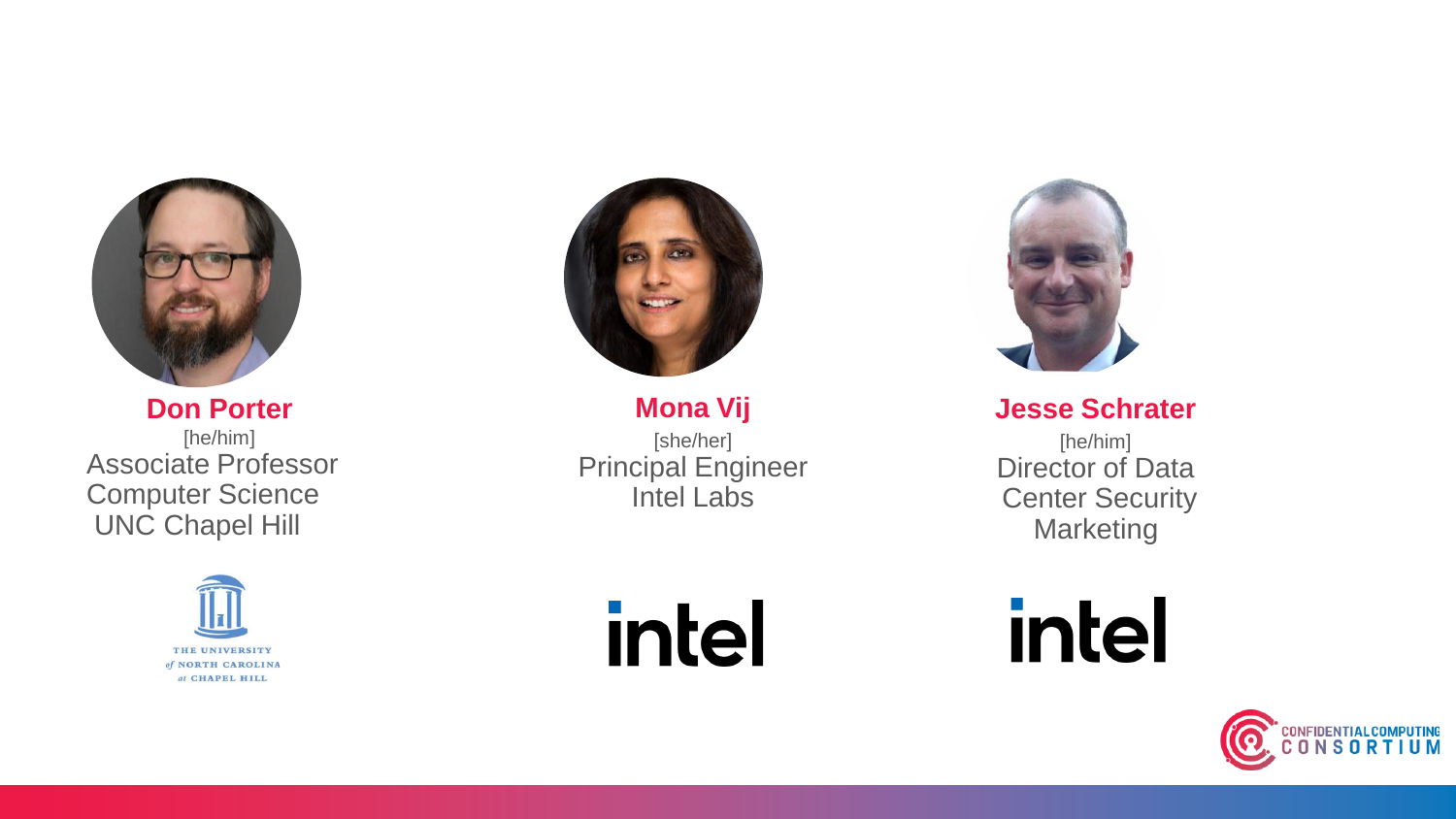# Confidential Computing

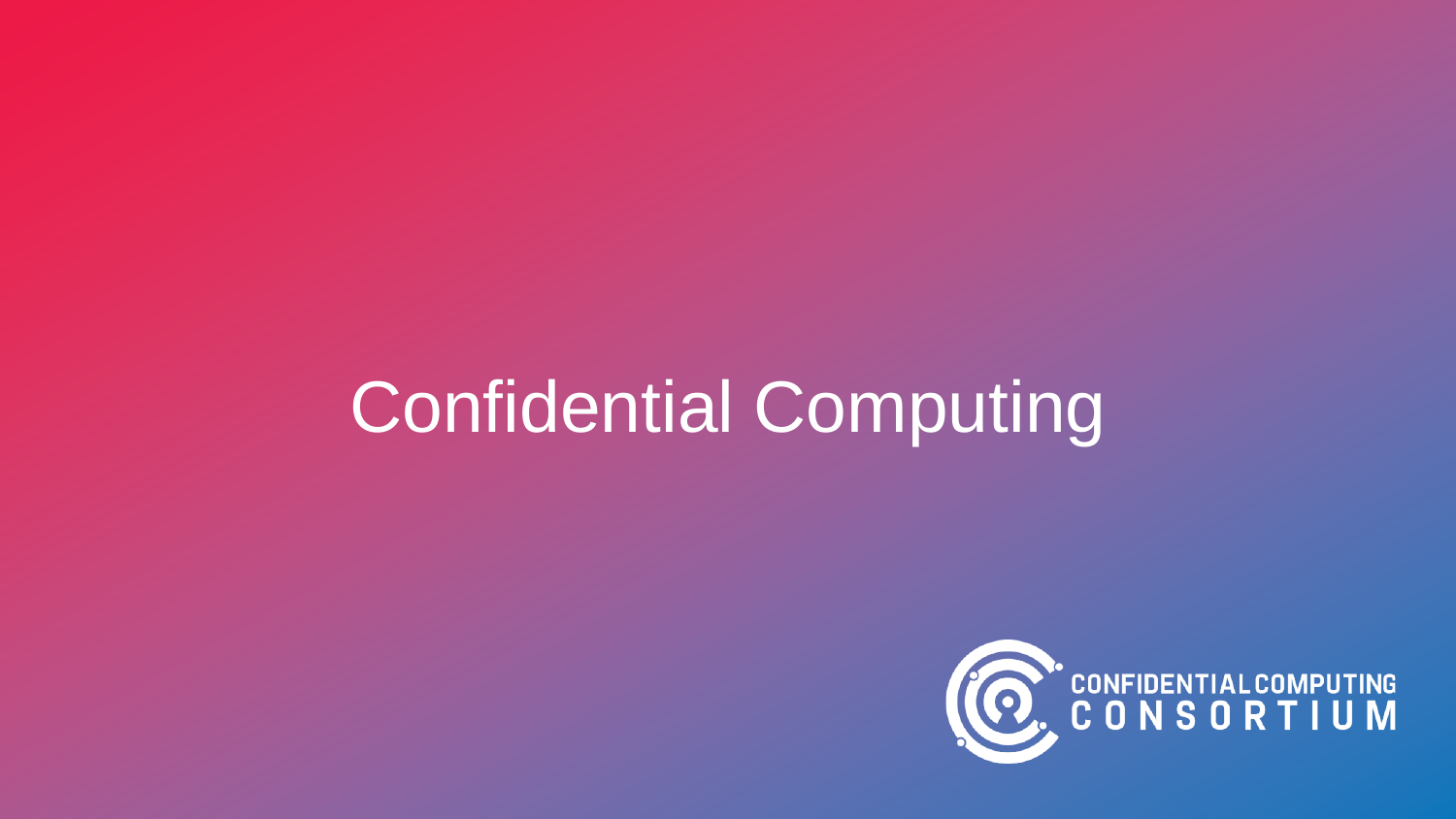### Confidential Computing Definition

*Confidential Computing is the protection of data in use by performing computation in a hardware-based Trusted Execution Environment* 

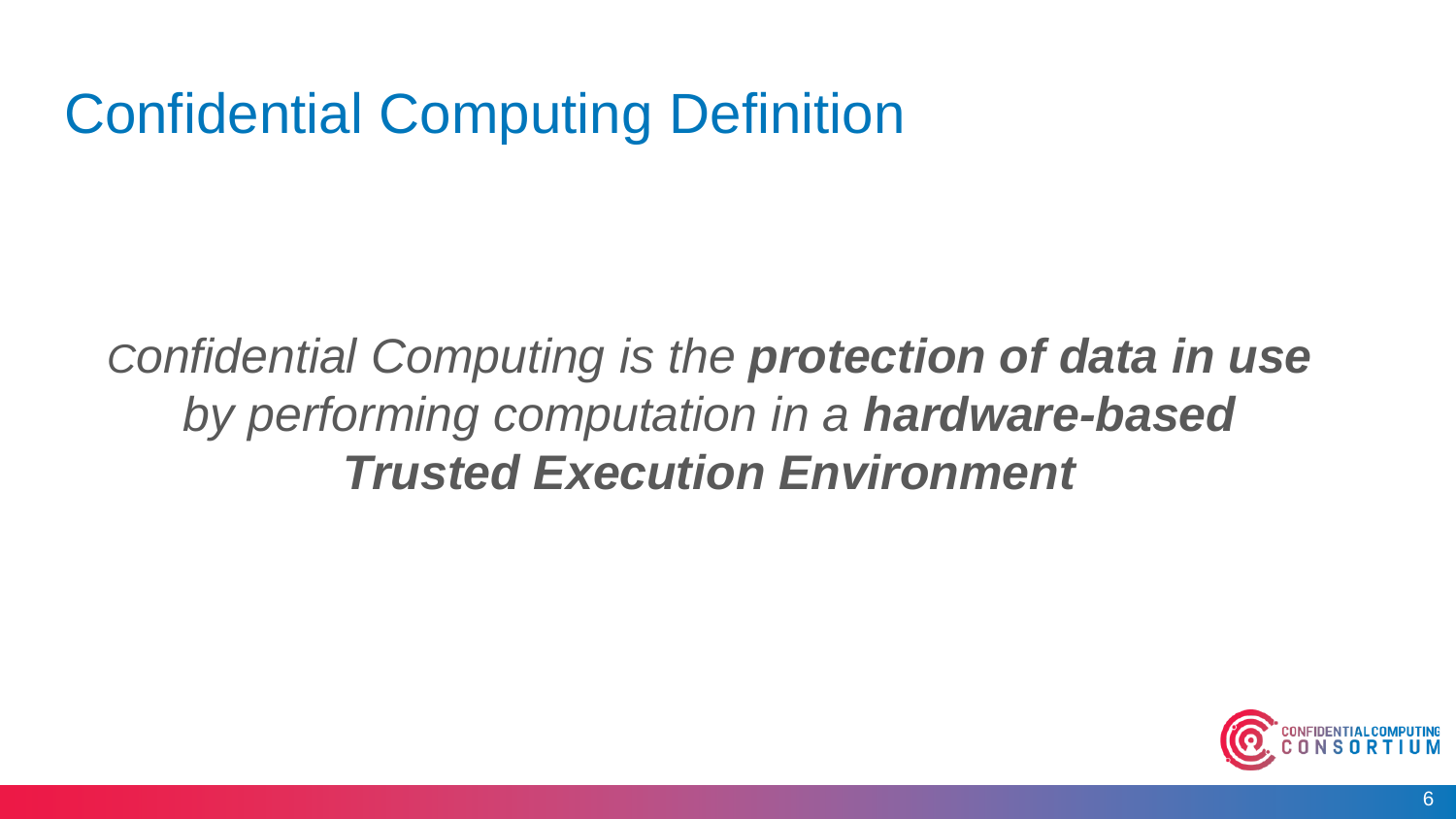# Trusted Execution Environment (TEE)

- A TEE is an environment that provides a level of assurance of three key properties
	- Data Confidentiality
	- Data Integrity
	- Code Integrity
- Hardware based TEE
	- Maps to a secure portion of memory
	- The code and data inside TEE can not be accessed from outside
	- Can prove to 3rd party its identity via attestation
- Most major hardware vendors support TEE
	- **Intel® SGX**, Intel TDX, AMD SEV, ARM TrustZone



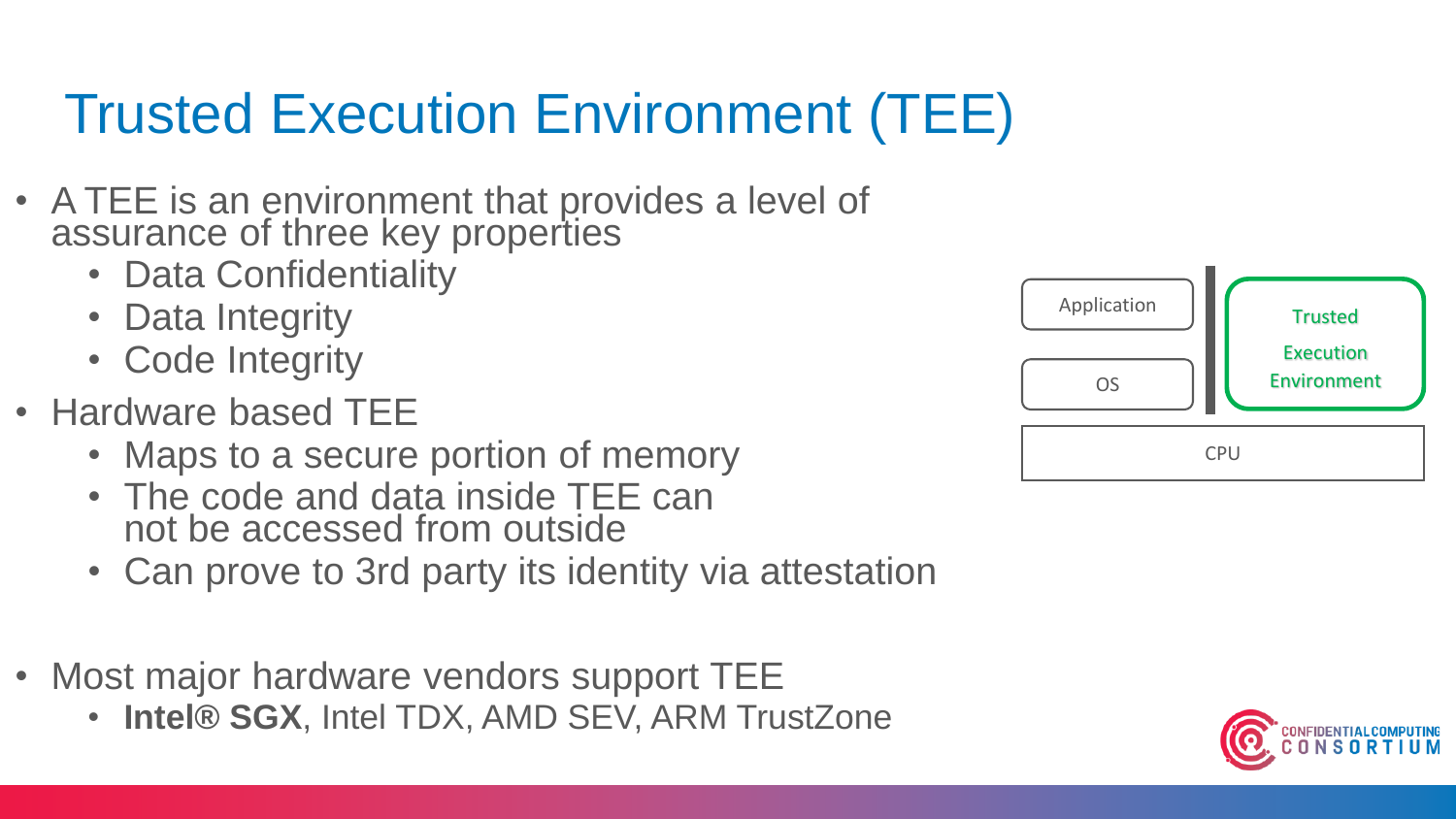#### Intel® Software Guard Extension (Intel® SGX)

- Intel® SGX provides a set of ISA extensions to build a protected enclave
- Application is split into untrusted app and trusted enclave
- Application builds trusted enclave with welldefined entry points
- Attest enclave fingerprint to 3<sup>rd</sup> parties for verification and secrets provisioning



Attack **Attack surface with a conduct SGX Enclaves** 

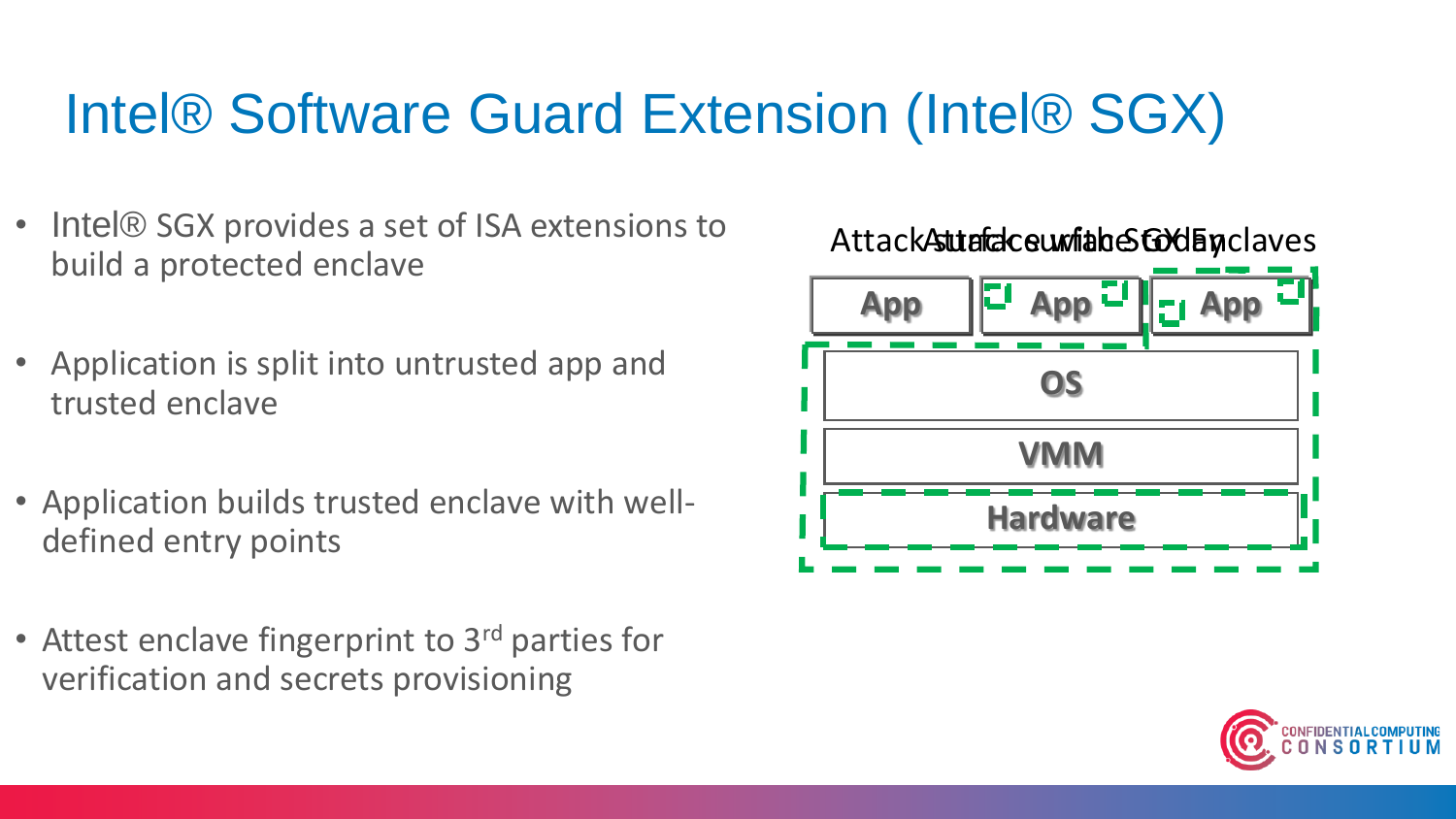### Lift and Shift Unmodified Applications

- In un-trusted cloud and edge deployments, there is a strong desire to shield the whole application from rest of the infrastructure
- Developers want end-to-end secure solutions with "push-button" approach

• Graphene supports lift and shift paradigm for unmodified application binaries for CC with Intel SGX

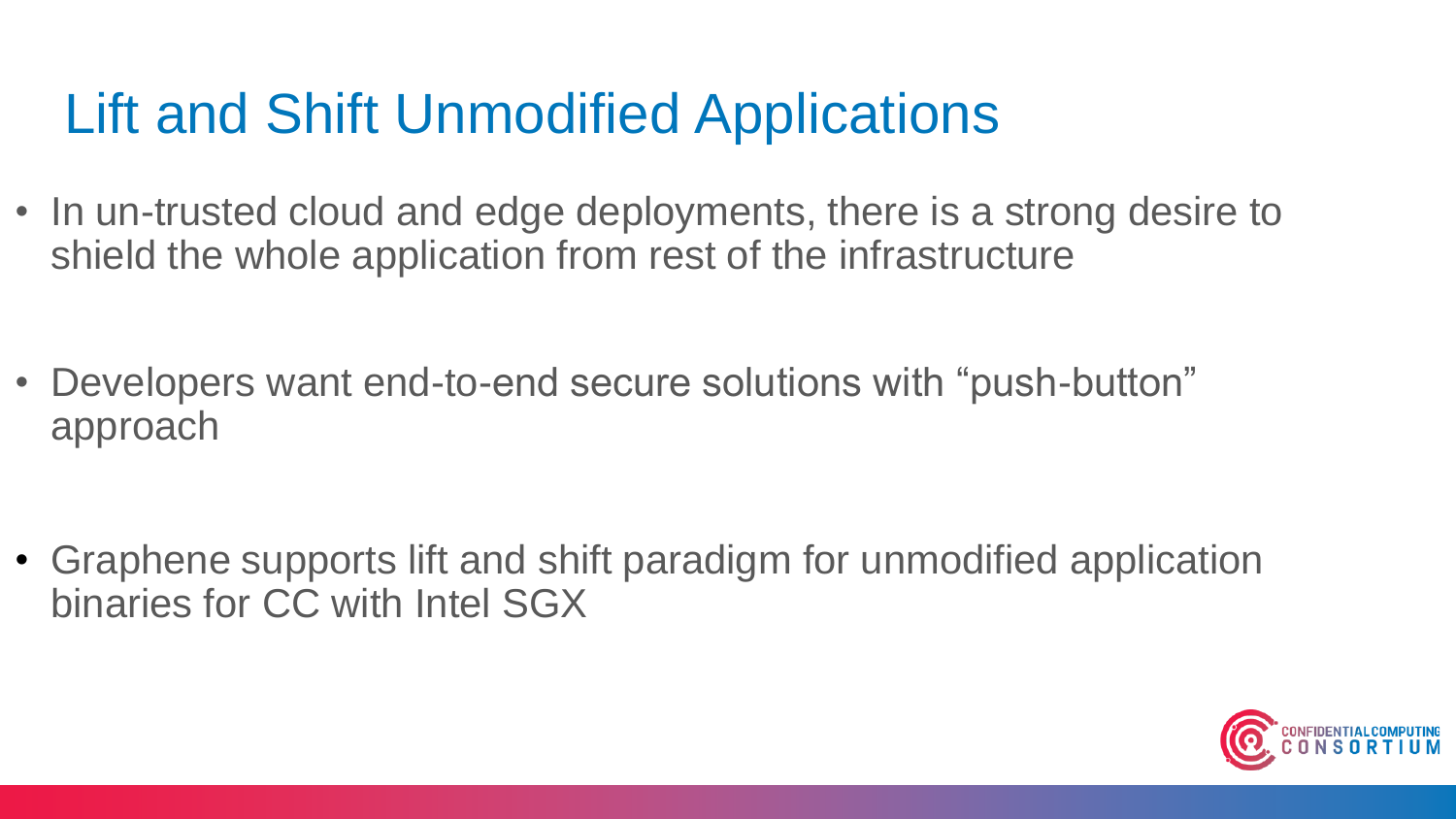# Graphene Overview

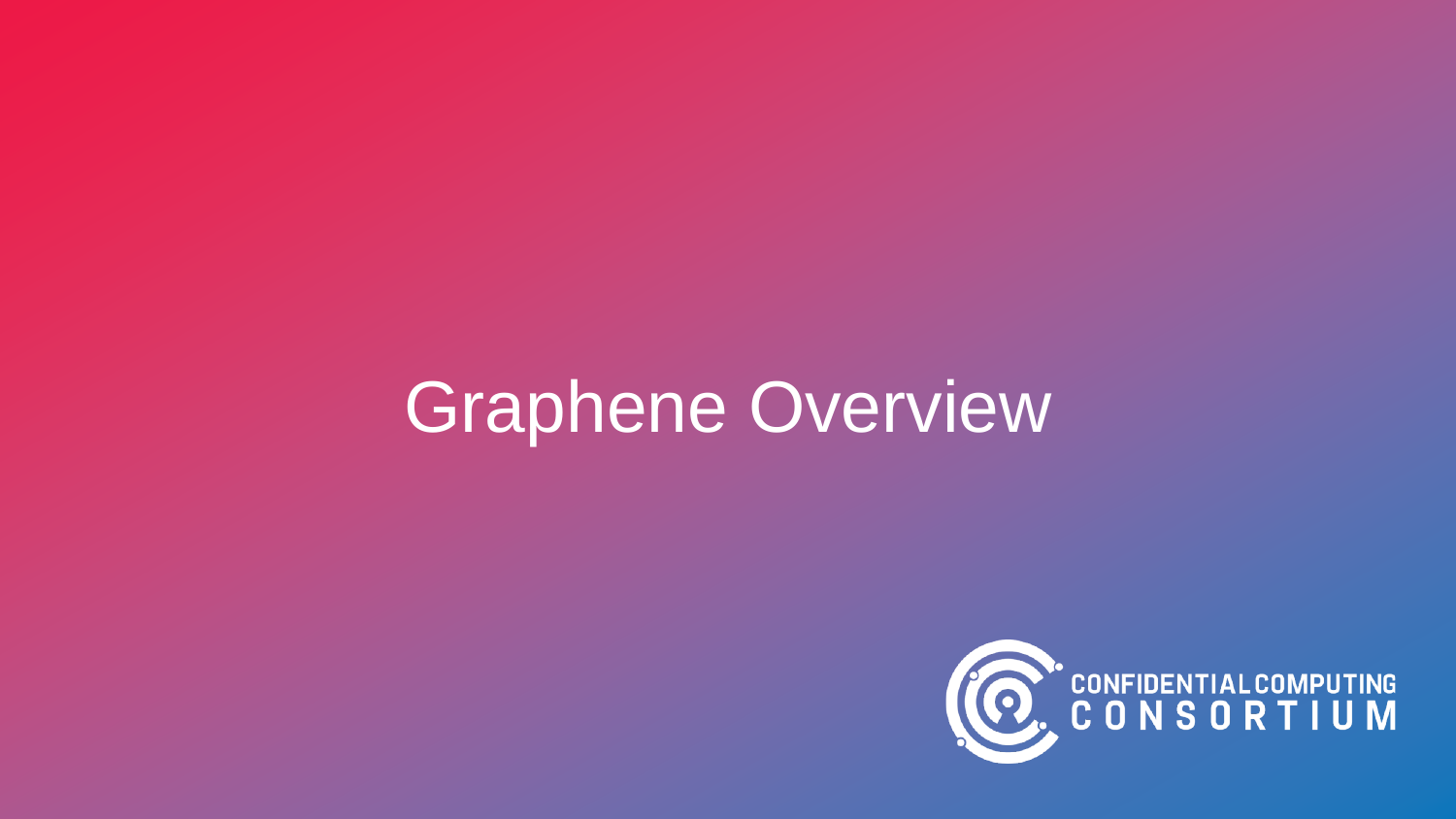### Graphene Project Summary

- Technical acceptance by CCC pending legal review for trademark/naming
- Graphene runs unmodified Linux Applications on other platforms
	- Current focus on Intel® SGX
- Community maintained Open-Source (LGPL) project hosted on Github
- Well defined testing and validation criteria with CI/CD (Jenkins)
- Project maintenance is governed via a well-defined [governance criteria](https://github.com/oscarlab/graphene/blob/master/CONTRIBUTING.md)
- Cloud deployment with [Azure Kubernetes Service](https://docs.microsoft.com/en-us/azure/confidential-computing/confidential-containers)
- Very actively being developed towards production readiness in Q2'21

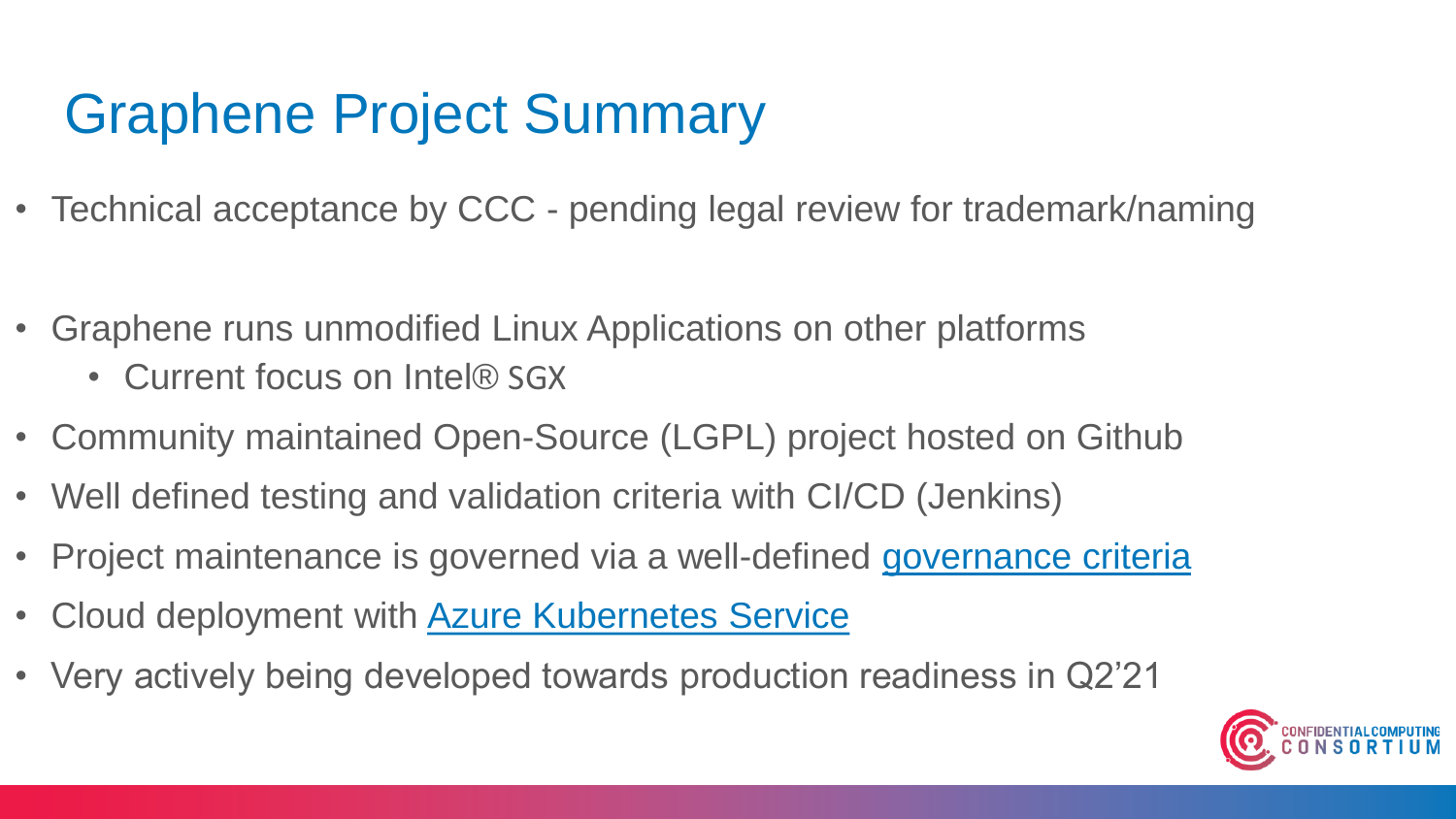## Growing Community

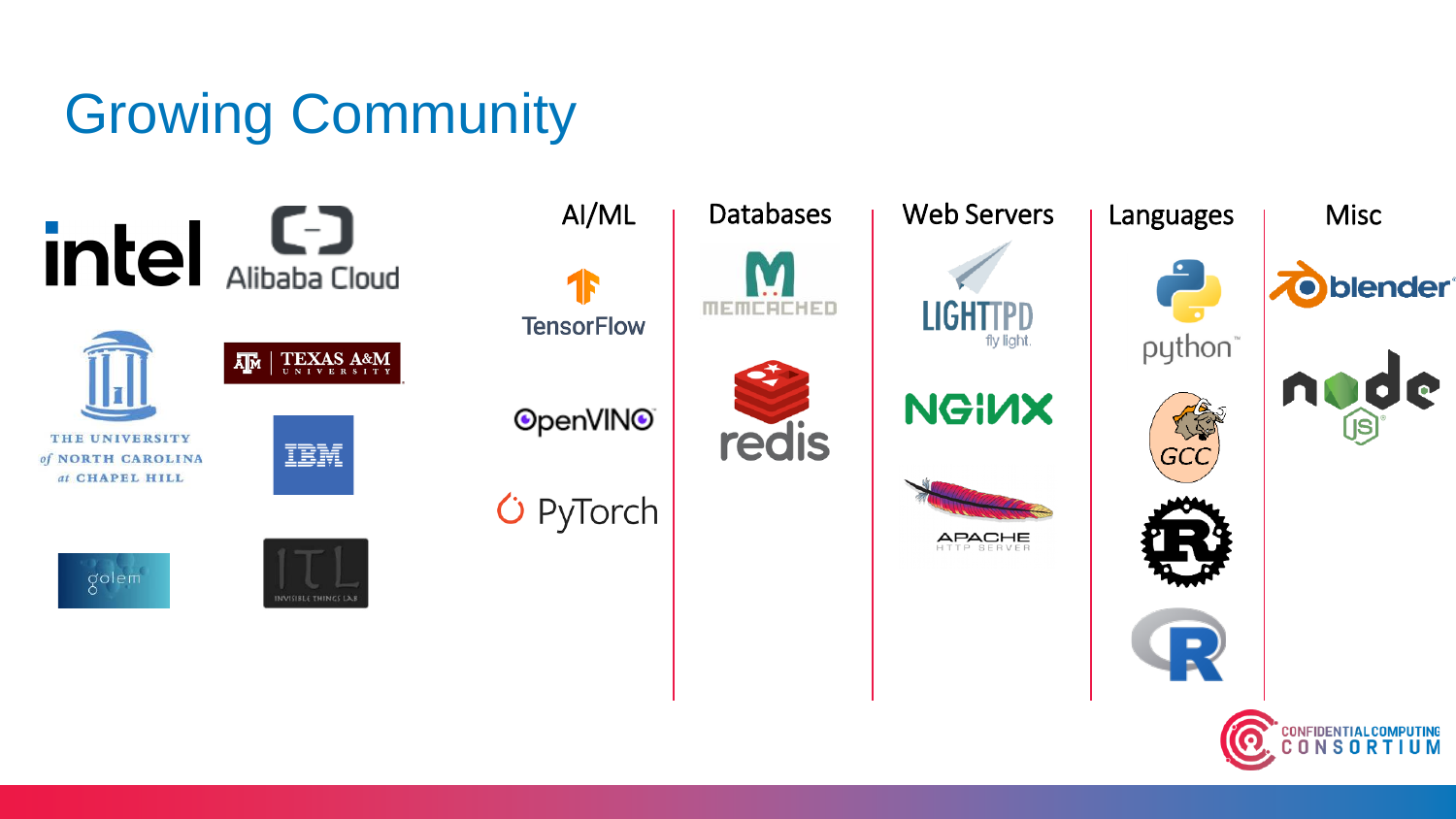# Graphene Architecture

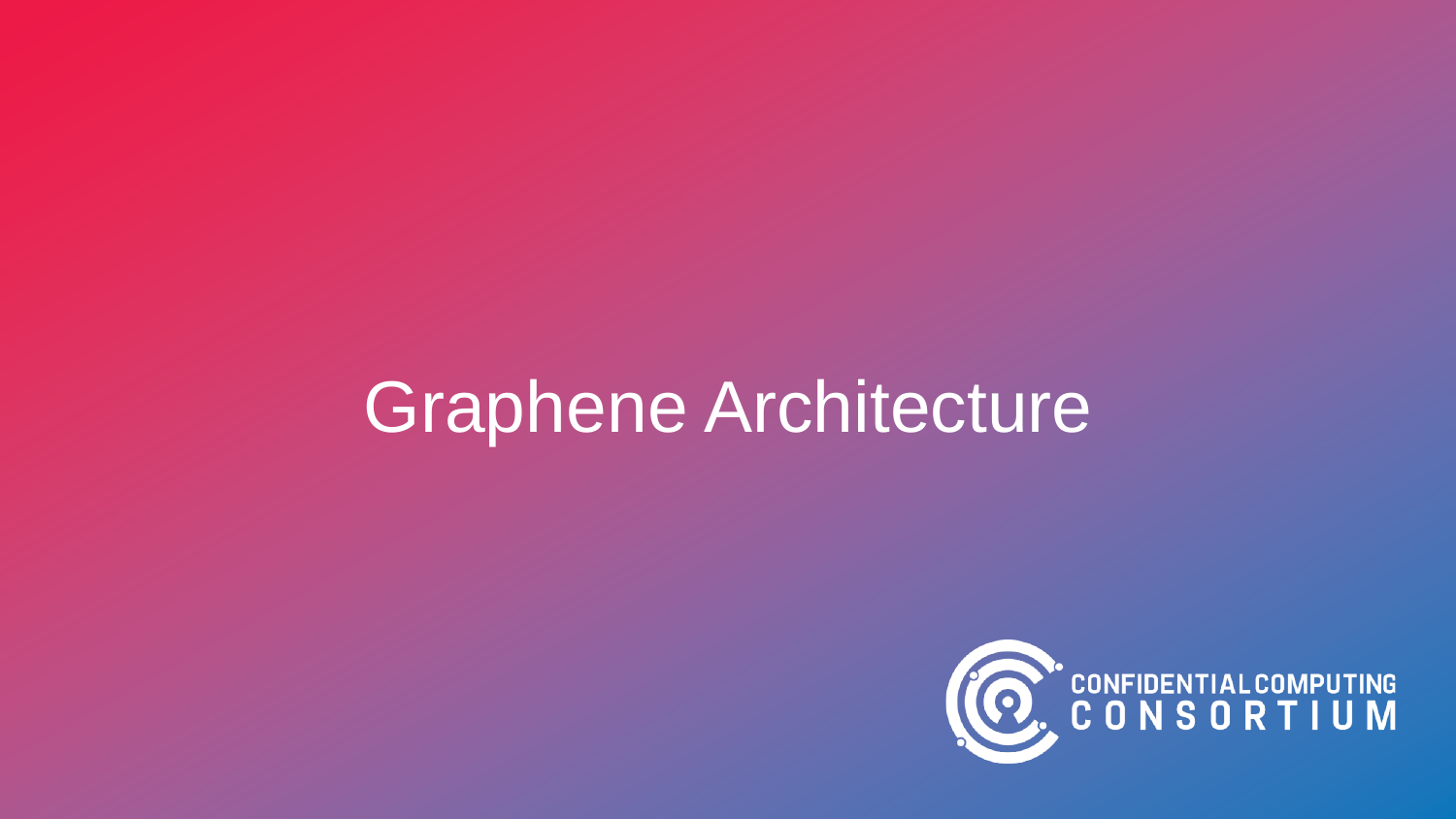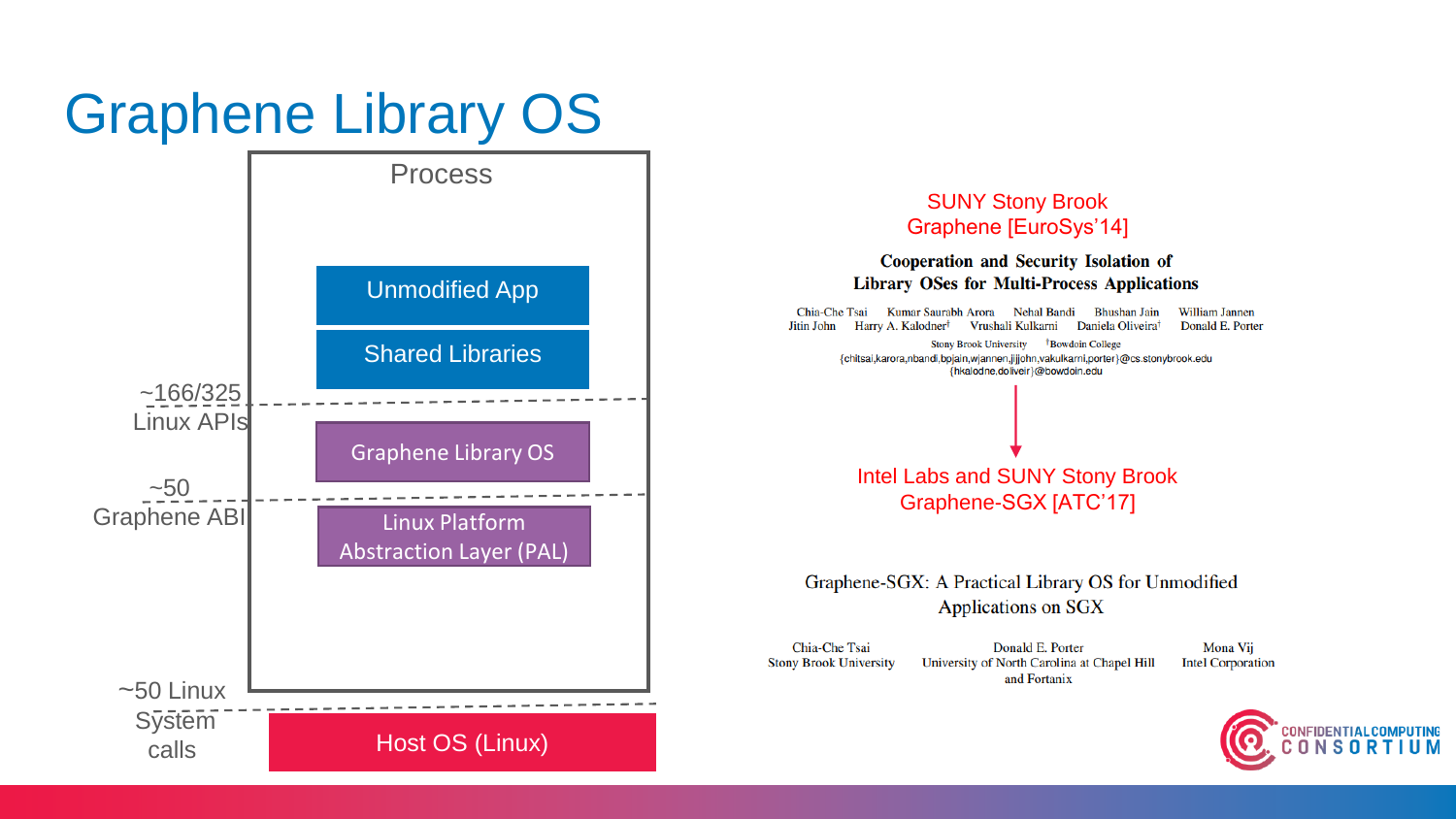#### Library OS architecture is very suitable for Intel® SGX

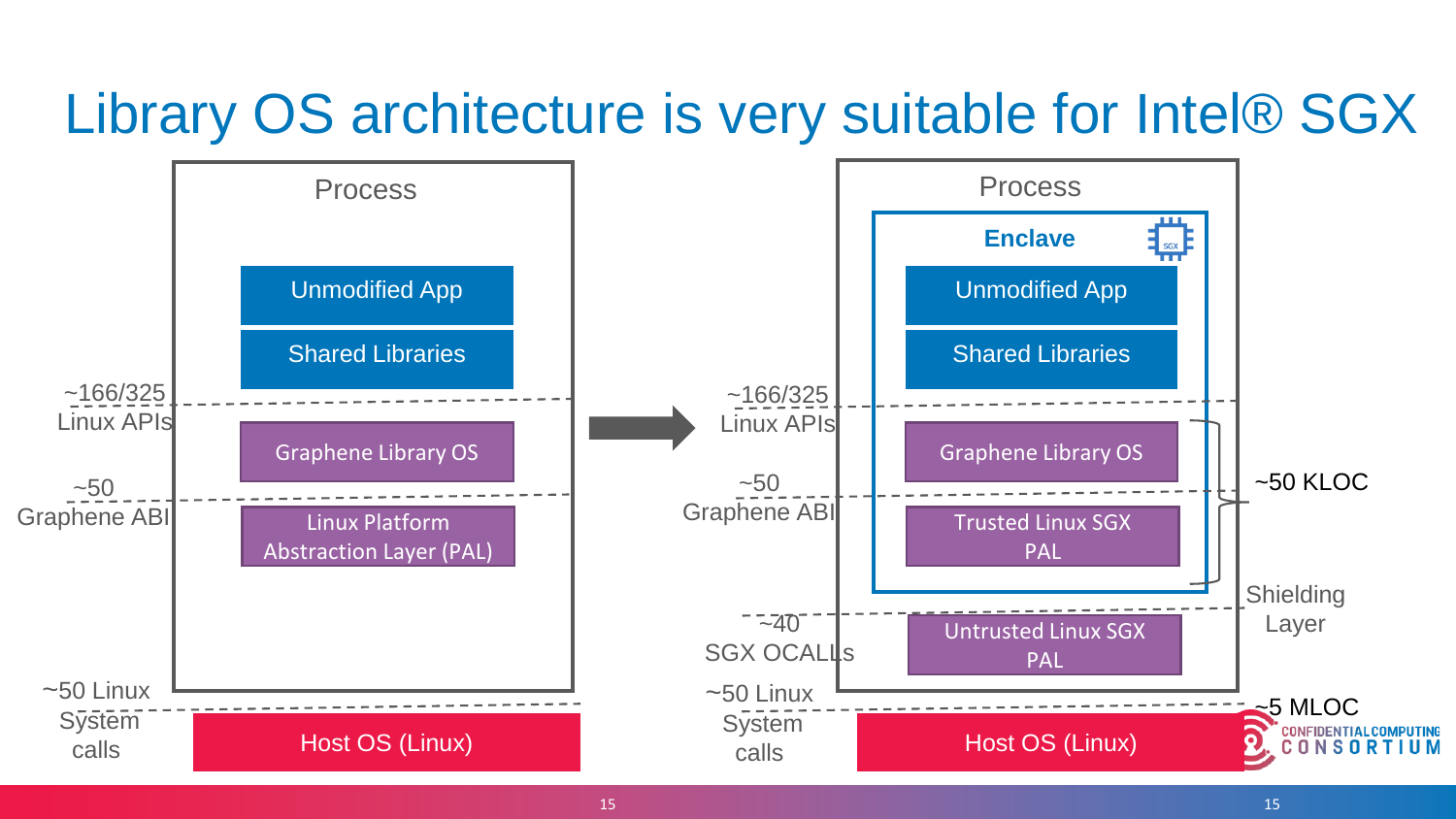## Graphene Shielding Layer

- All security-critical paths are hardened against eavesdropping/attacks
	- Integrity of the loadable libraries is verified via checking against valid hash values
	- Transparent File encryption is supported via protected FS for "protected" files"
	- Migration of checkpointed state from parent to the child process is transparently encrypted for secure fork
	- All Pipes, messages and signals among Graphene processes are encrypted
	- Additional checks in SGX-PAL prevent against Iago attacks
- All network communication is assumed to be SSL/TLS-protected by the app itself

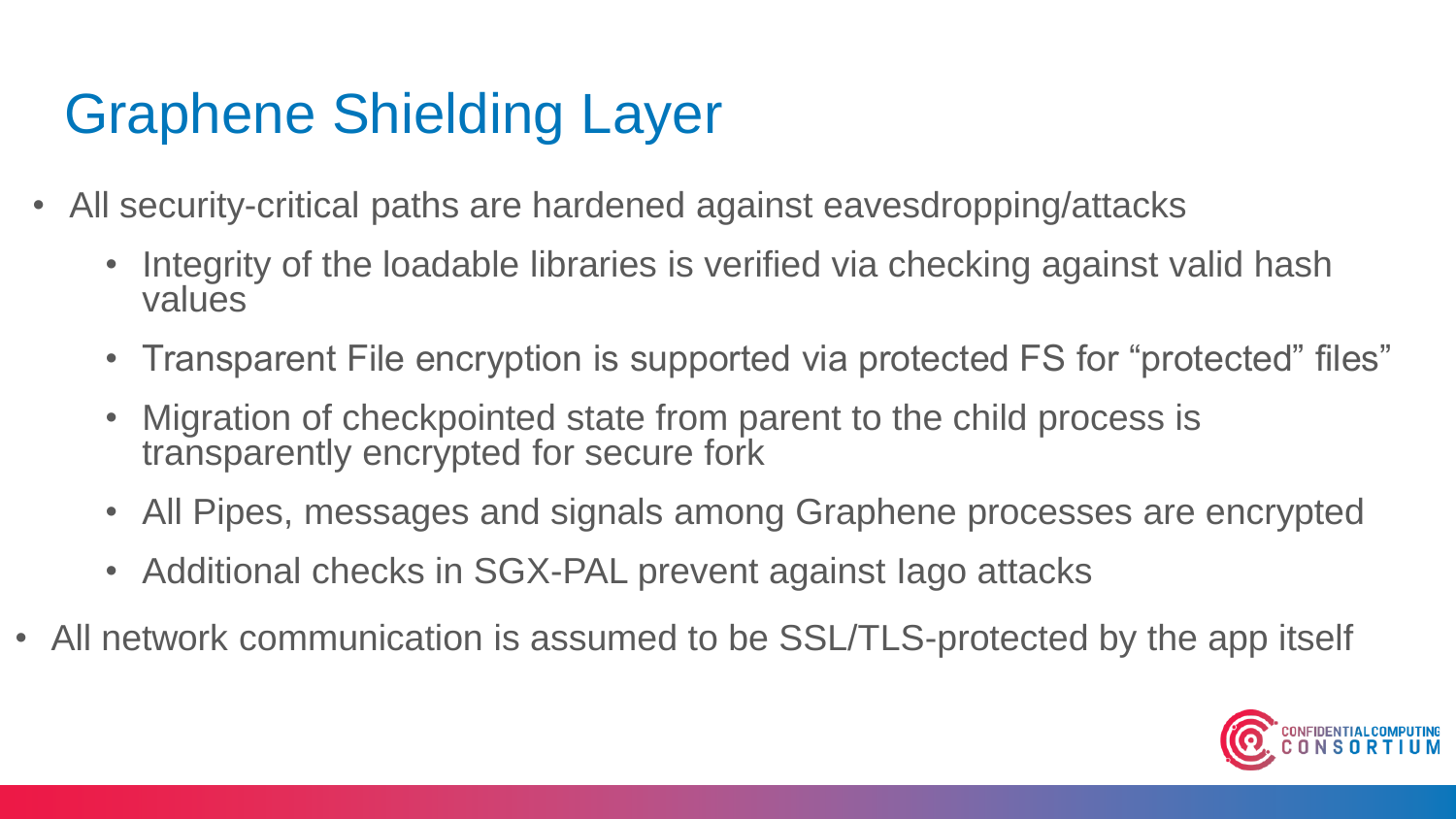## Enabling app in Graphene requires a manifest file

redis.manifest (TOML format)



hashed and verified at load time)

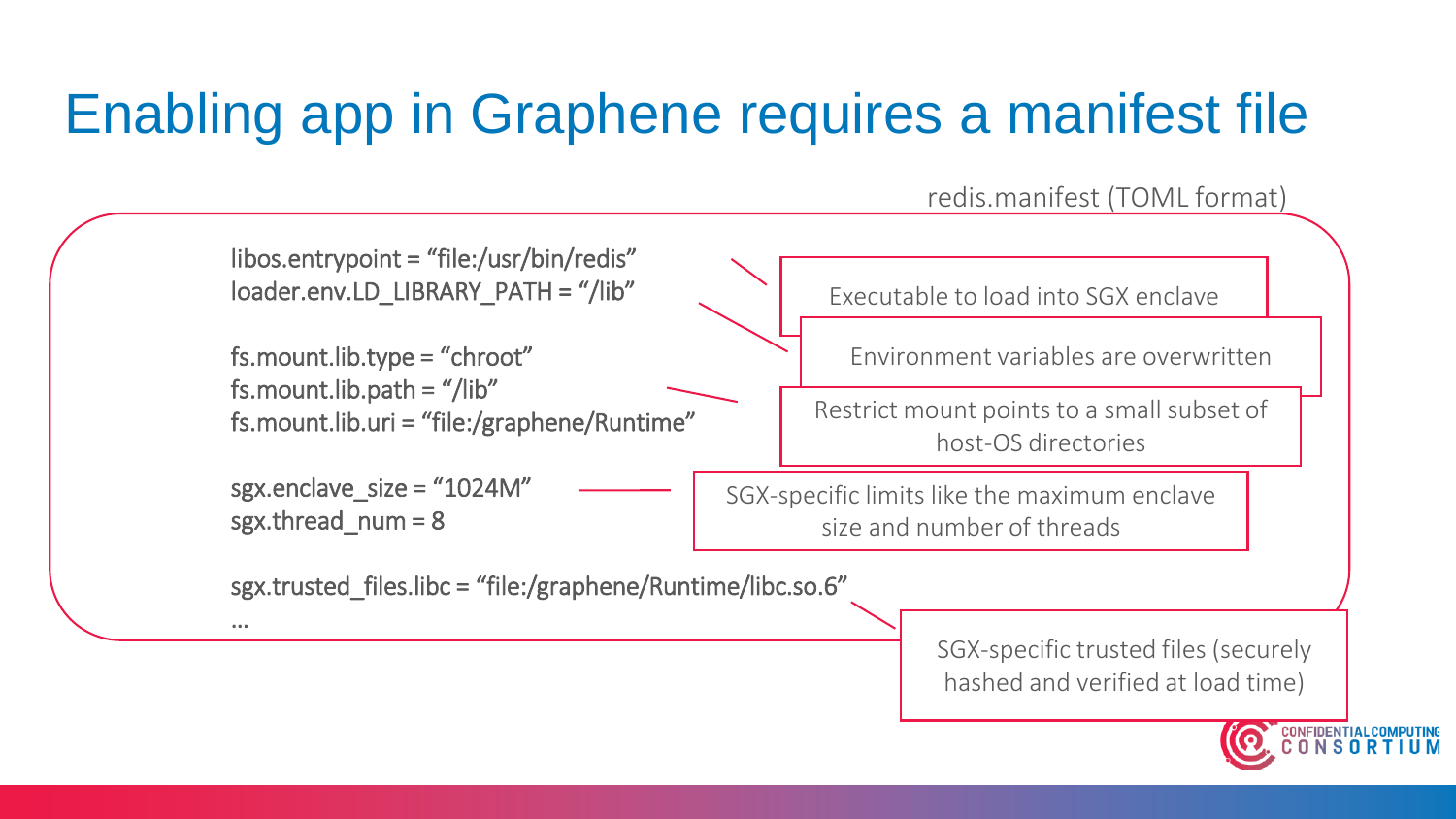#### Graphene Features for SGX Infrastructure

- SGX Attestation
	- Supports both EPID and DCAP/ECDSA SGX attestations
- Protected Files
	- Automatically encrypt/decrypt specified files in the manifest
- Asynchronous System Calls
	- Exit-less support as a performance enhancement feature
- Multi-process support
	- Fork and secure comm between parent and child process via encrypted IPC
- Docker Integration
	- Automatically convert Docker images to Graphene images

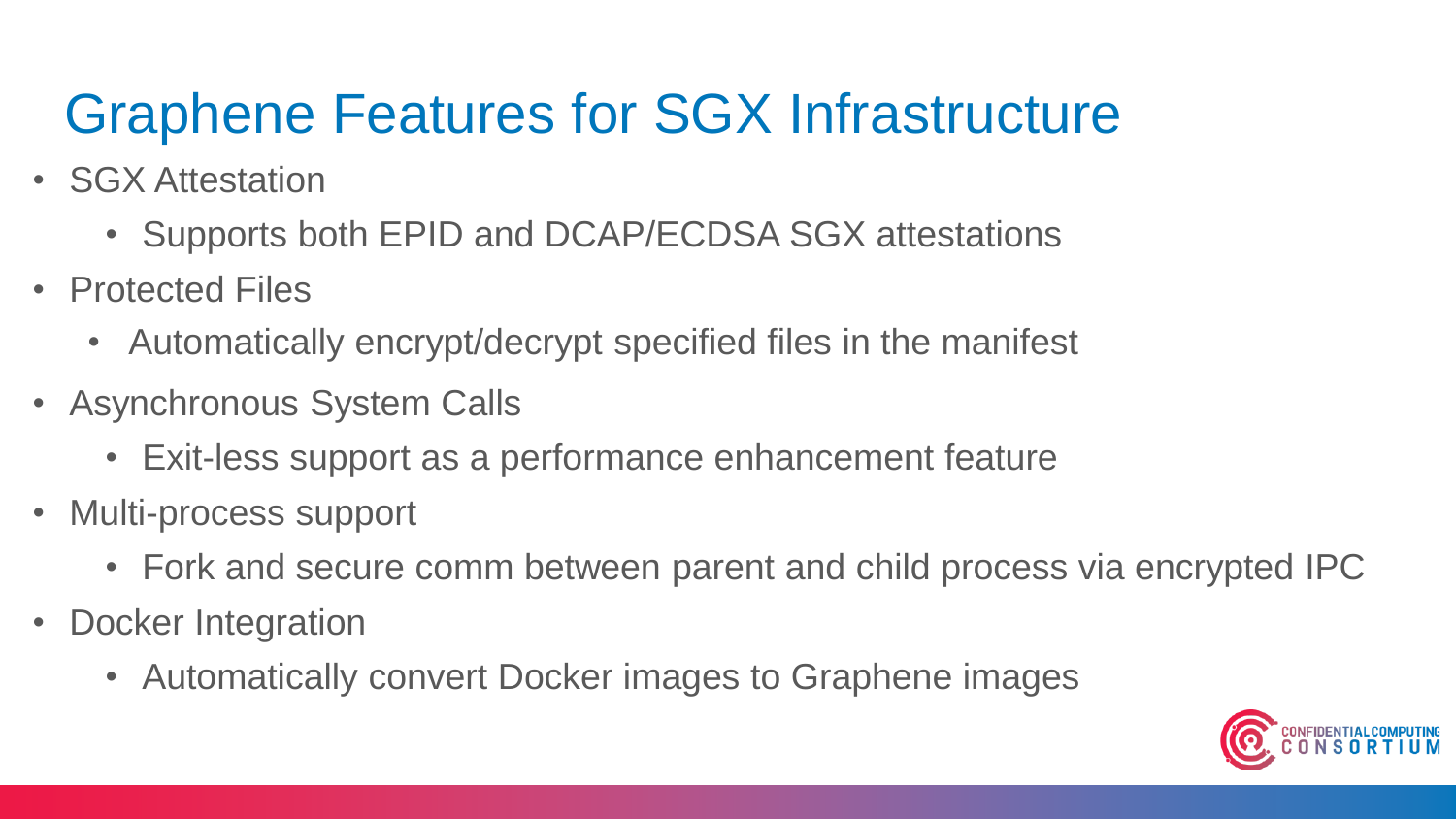# Graphene Remote Attestation

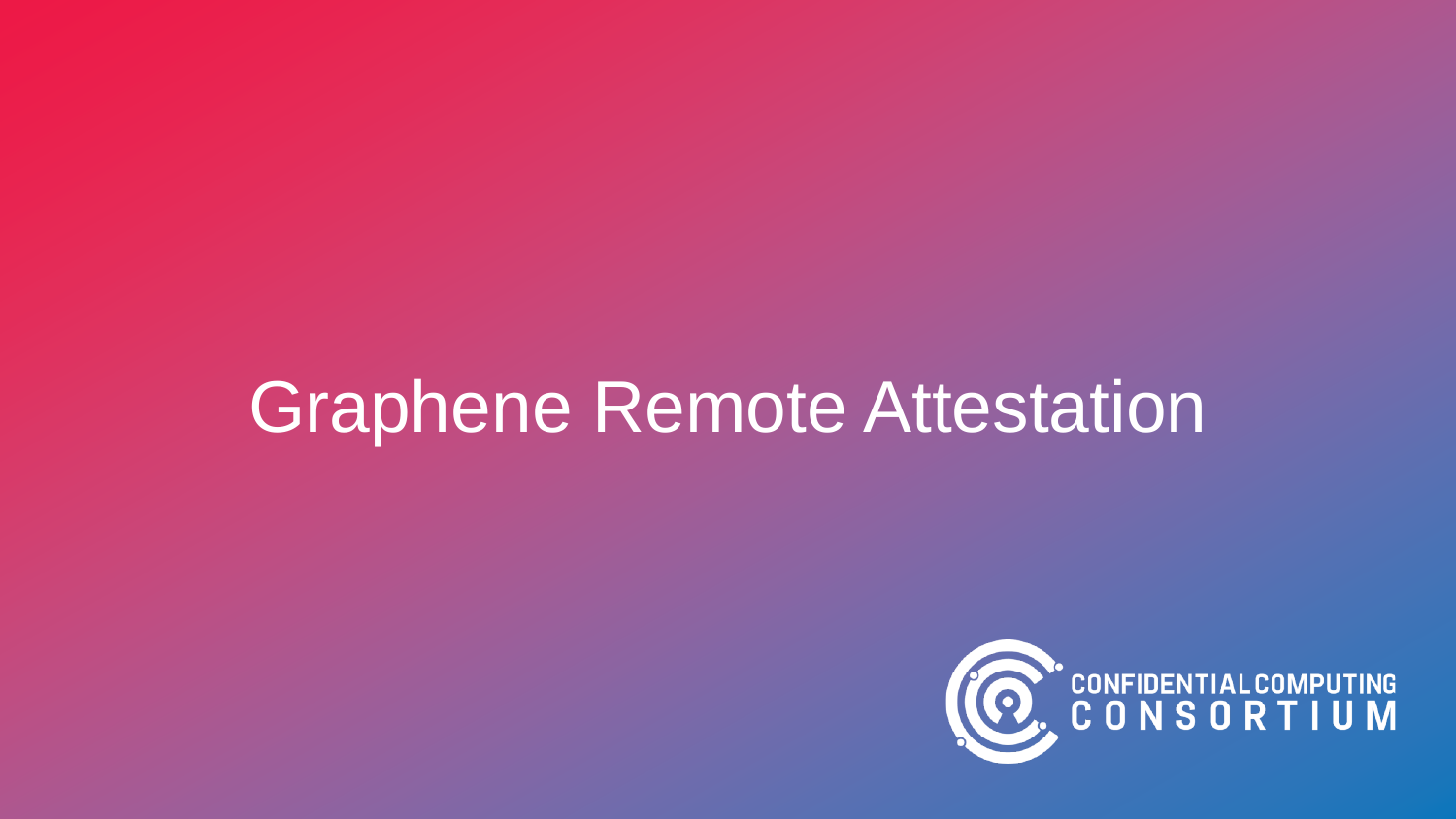### Graphene Remote Attestation

- There level approach to [Attestation](https://graphene.readthedocs.io/en/latest/attestation.html)
- Remote/Local Attestation Support:
	- Exposed via **/dev/attestation** pseudo-filesystem
	- Integrates with multiple backends under the hood including Intel DCAP
- Secure Channel Establishment
	- Constructed using RA-TLS (Remote Attestation integrated with Transport Layer Security)
- Secret Provisioning
	- Built using secret provisioning libraries

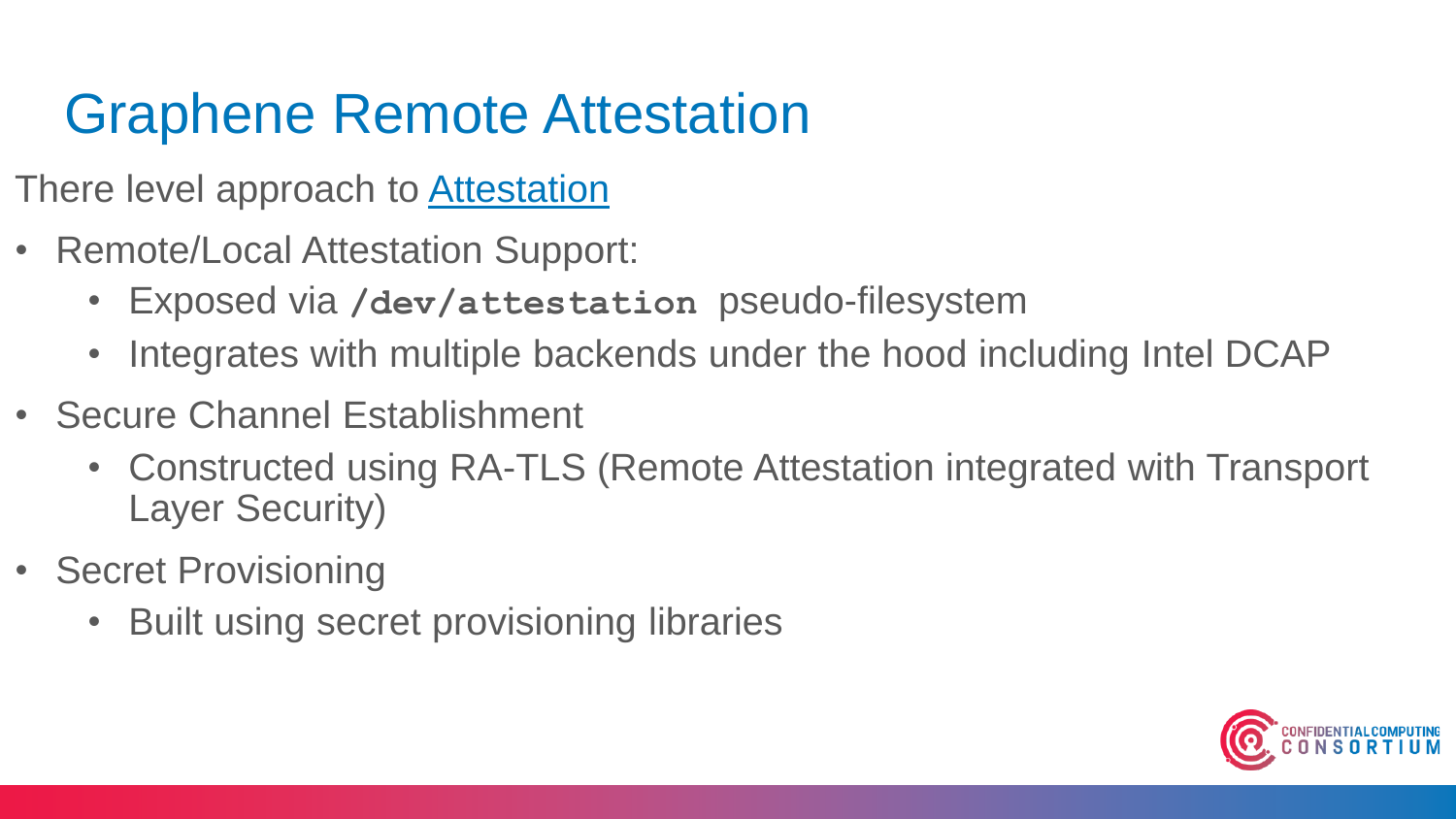# Docker Container Integration

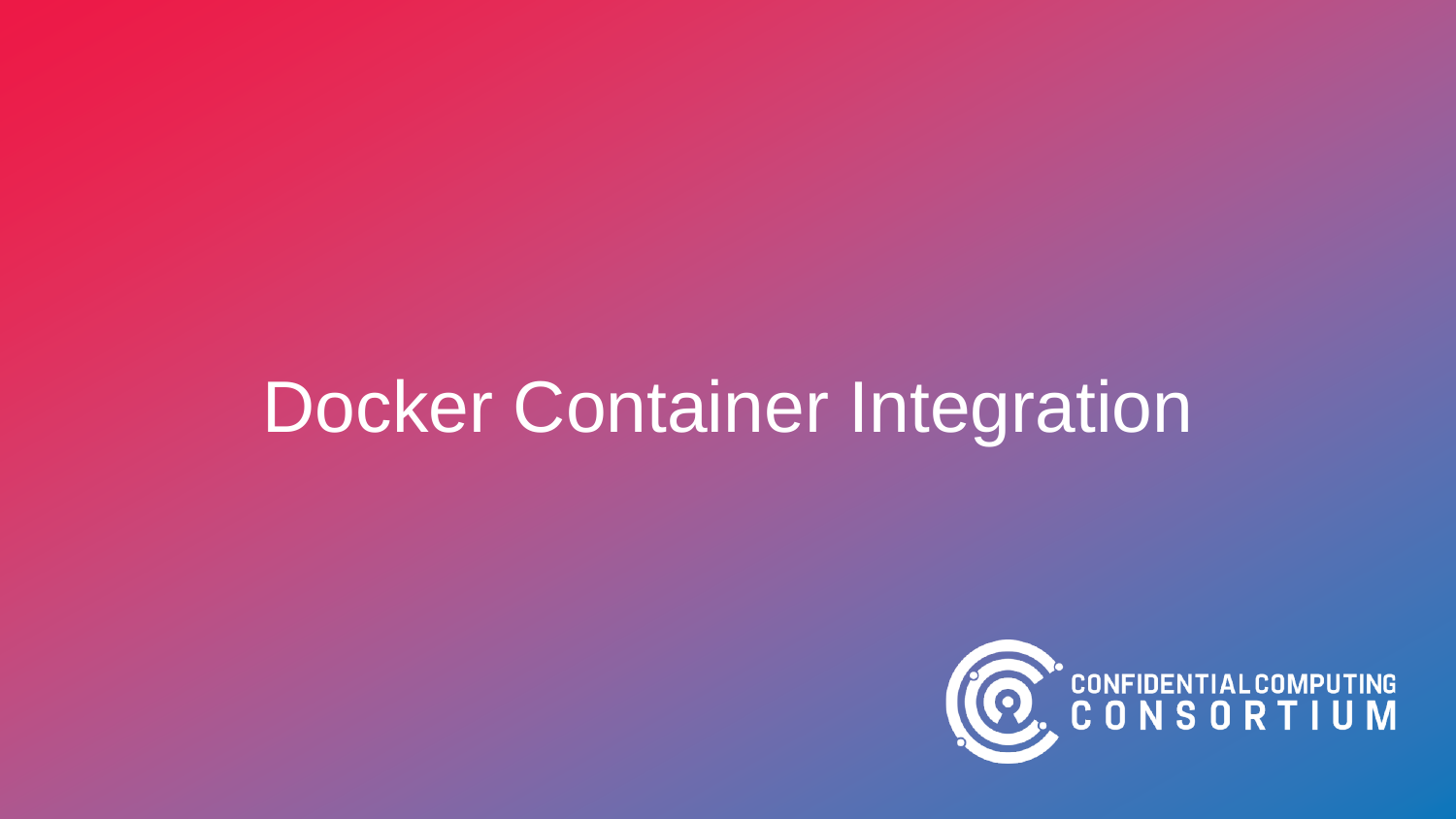#### Containers are deployment model for cloud

- Containers have become the defacto deployment model besides VMs
	- Small memory footprint
	- Fast startup
- Goals:
	- Provide an interface for automatically securing Docker container applications with SGX with Graphene
	- Minimize burden to craft application manifest

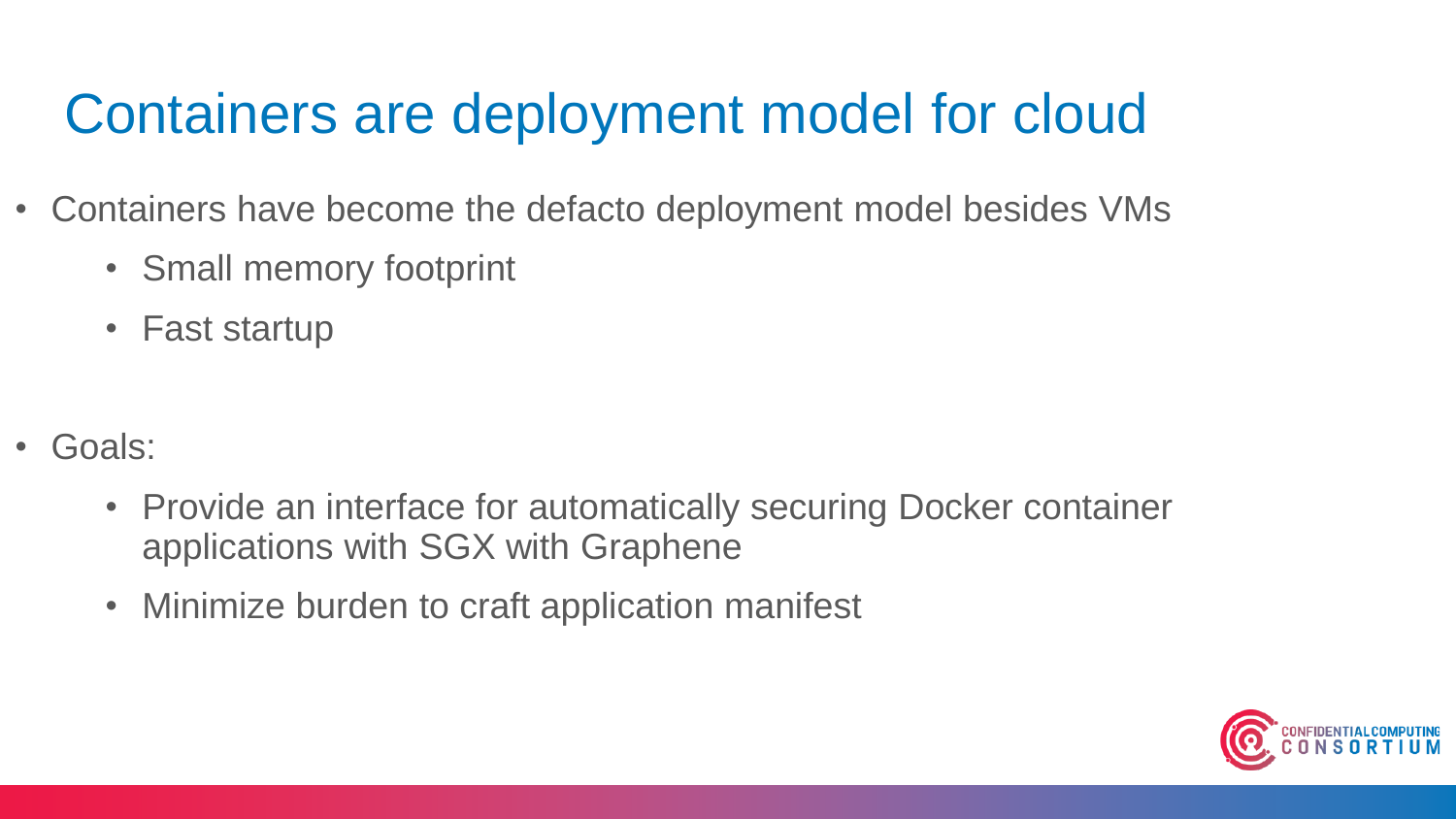#### Graphene Shielded Containers (GSC) in a Nutshell



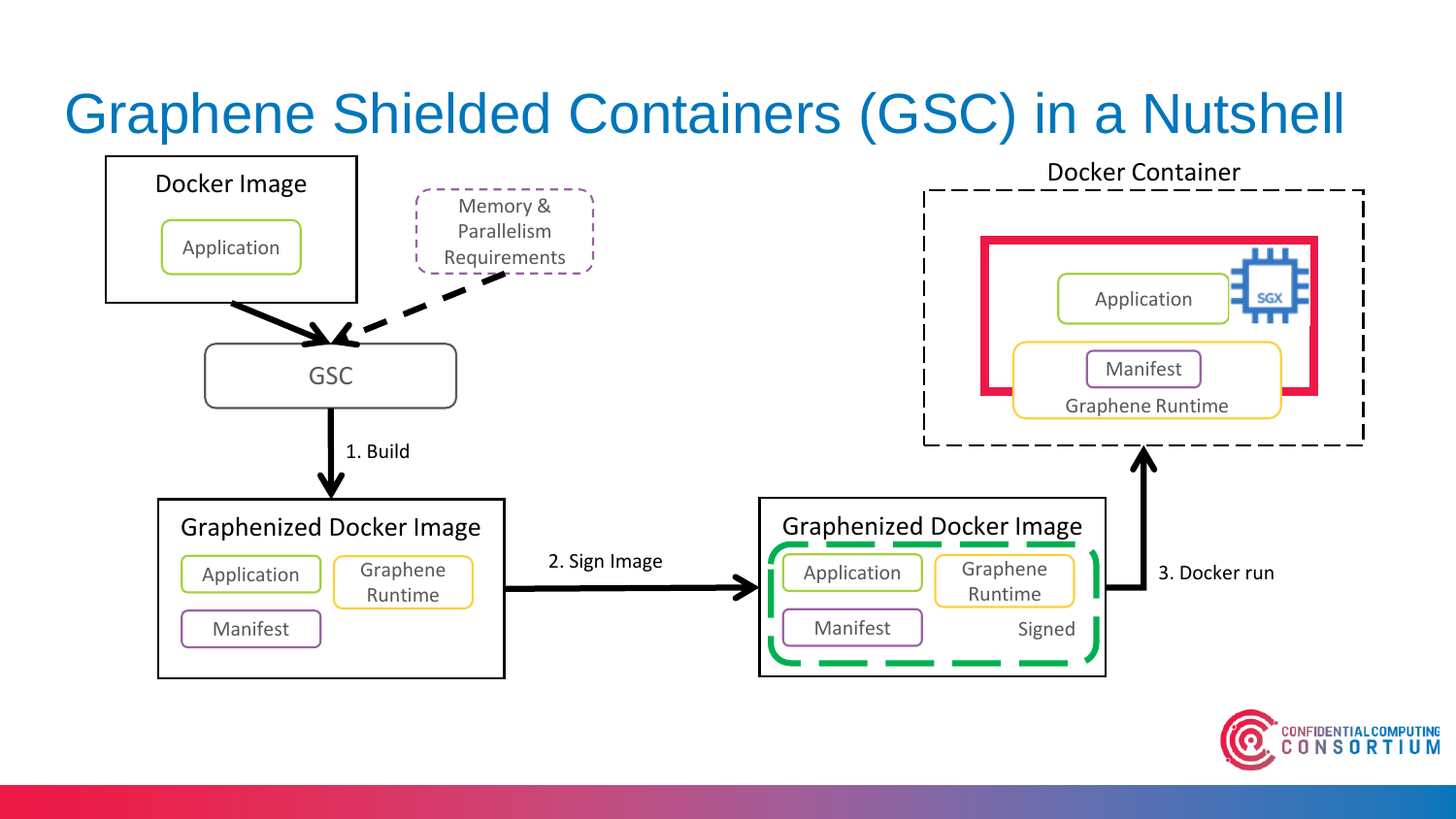# Securing an unmodified workload

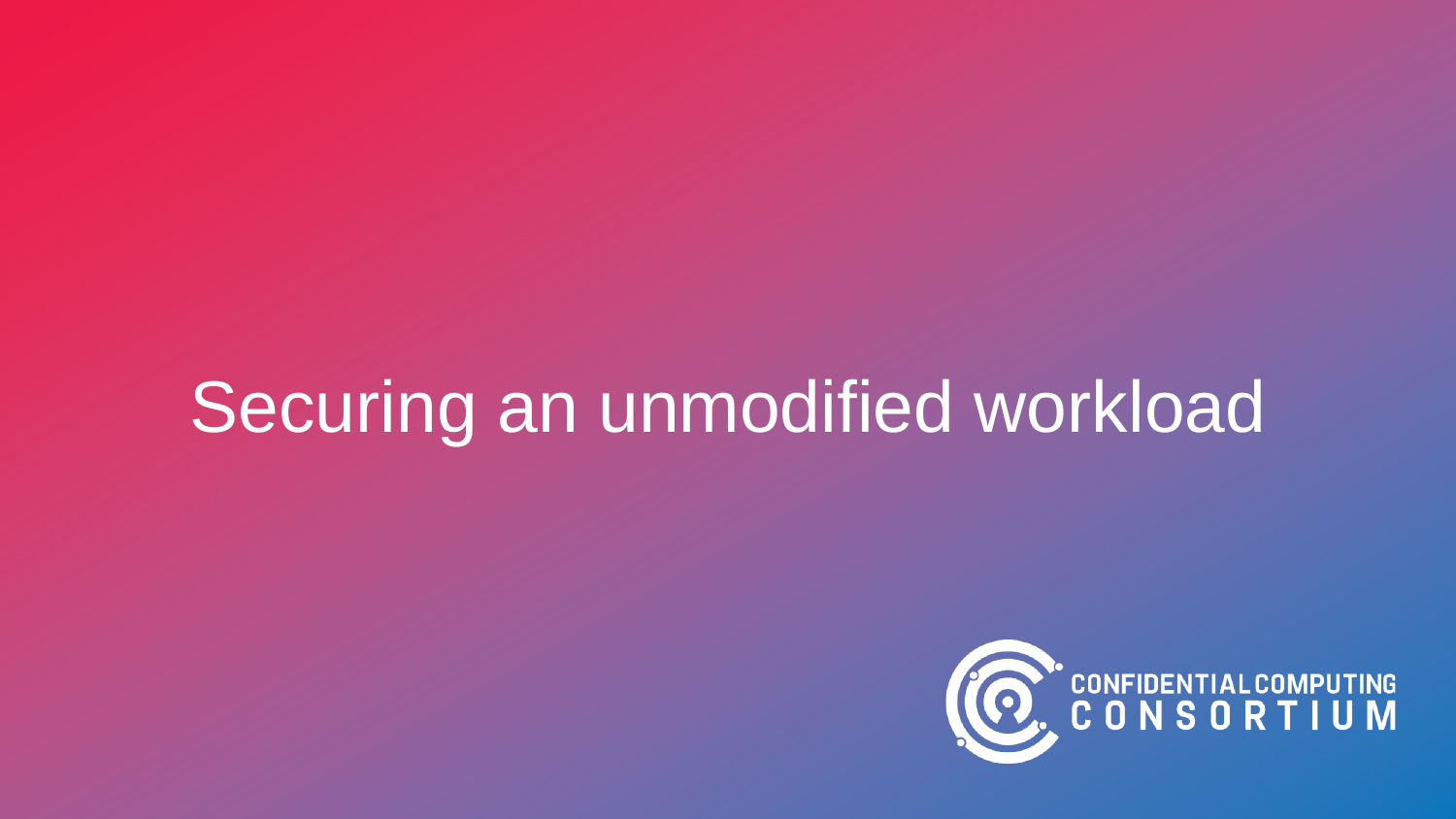#### End-to-End Secure Machine Learning with Pytorch



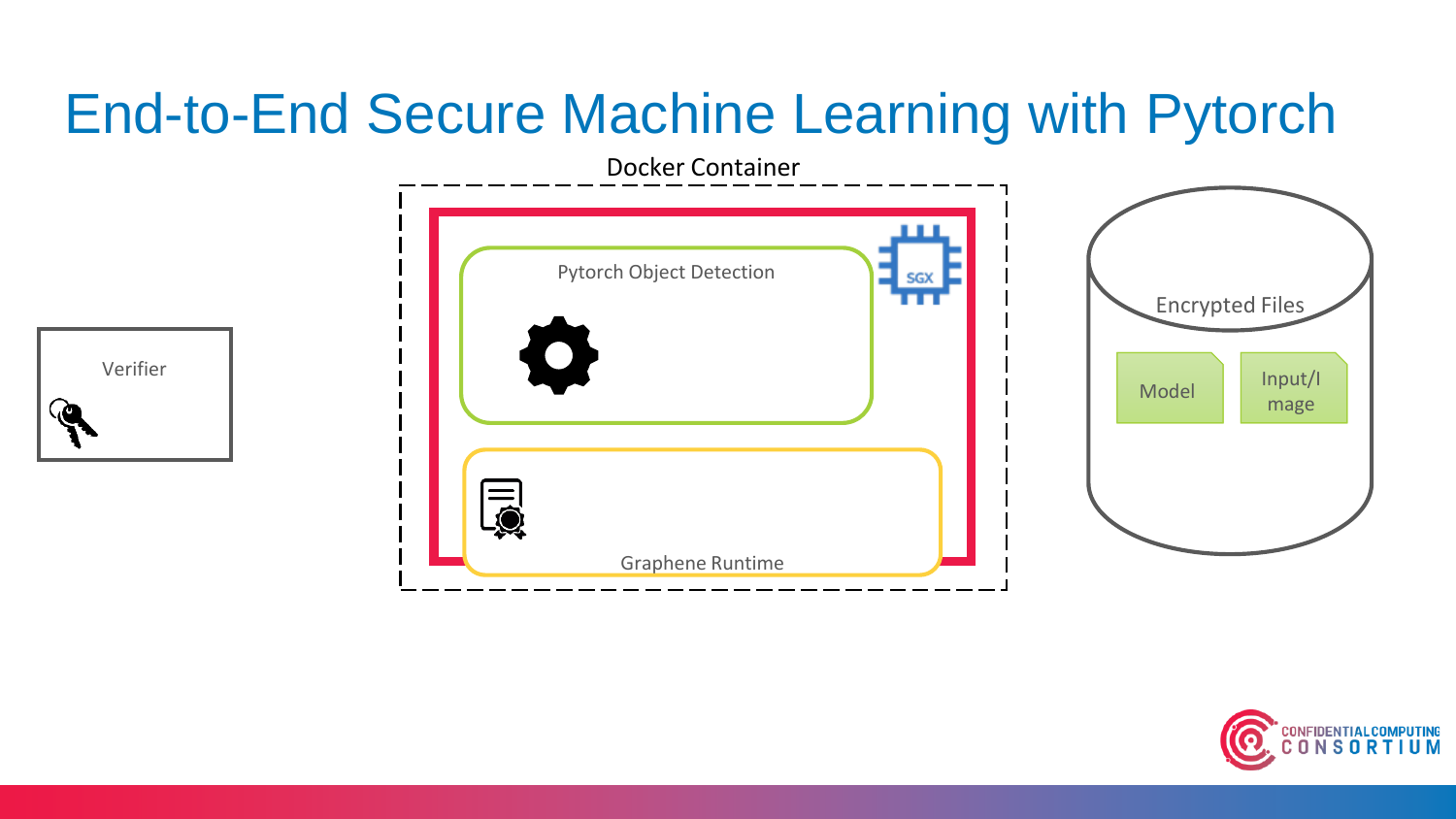#### End-to-End Use Case using Pytorch



#### [PyTorch PPML Framework Tutorial](https://graphene.readthedocs.io/en/latest/tutorials/pytorch/index.html)

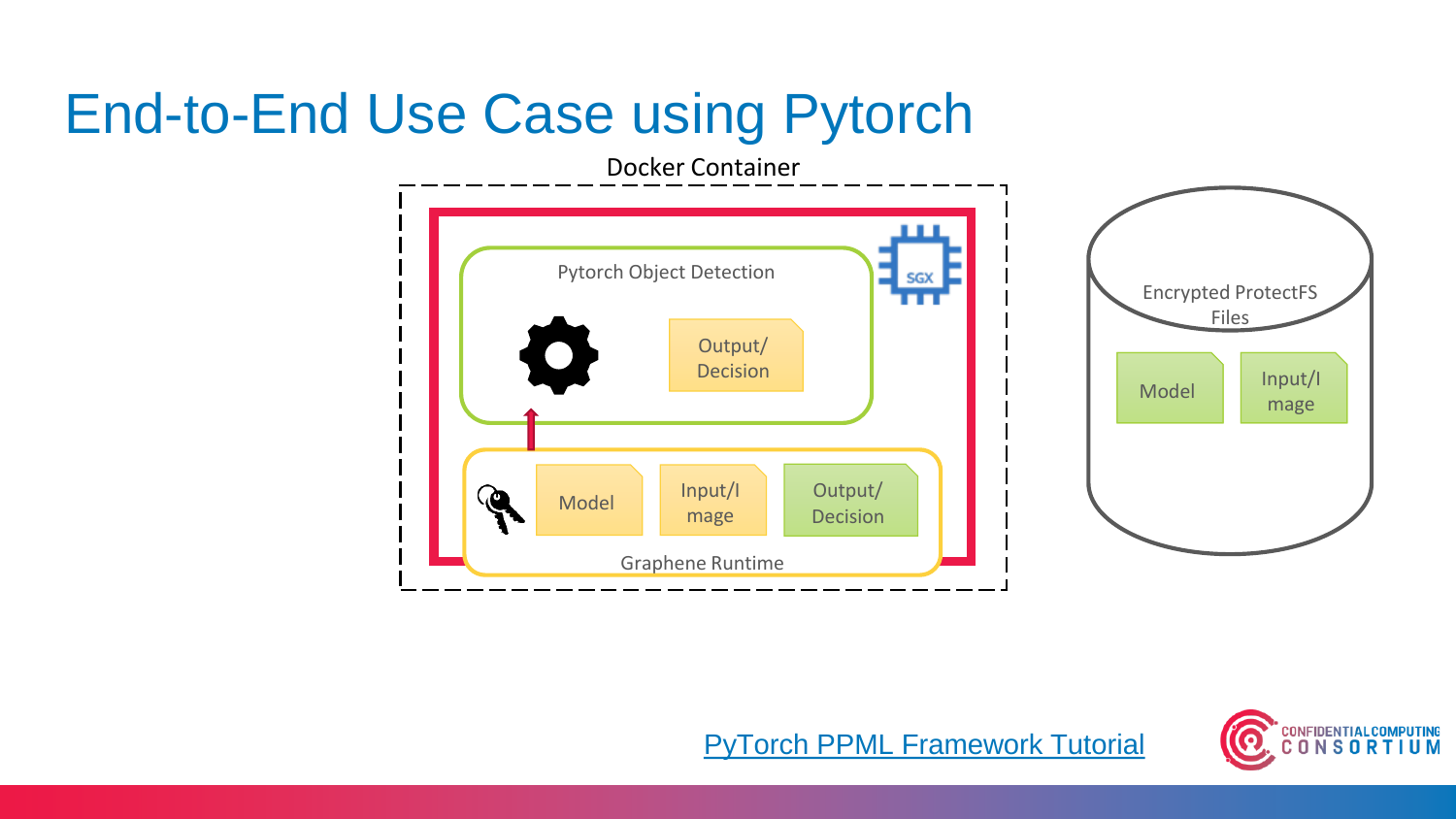### Graphene is actively evolving

- Initial SGX port released in 2017
- Open-source community established in Dec 2018
- First major release was in September 2019
- Difference between current version and that first release (~1.5 years):
	- 1,179 files changed
	- 87,890 insertions, 86,287 deletions
	- 1,143 commits from 34 authors
	- Memory management, threads, processes, signals 99% reworked

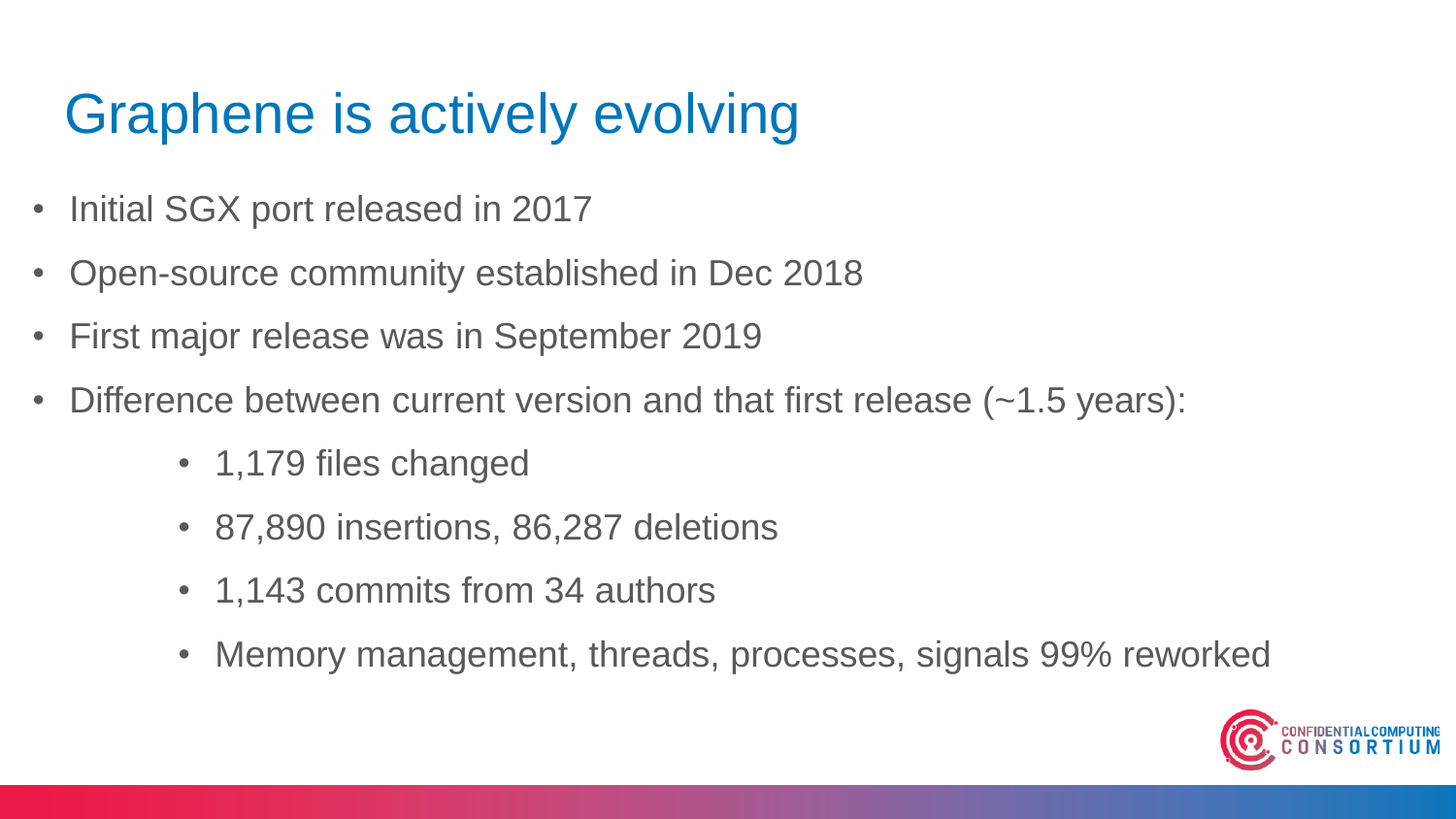#### Graphene Project Future Plans

- Continue the development towards production readiness in Q2'21
- Improve tooling and documentation
- Integration with future cloud-based container deployments
- Grow supported runtimes and workloads
- Extend to secure communication with accelerators
- Explore addition of future TEE backends

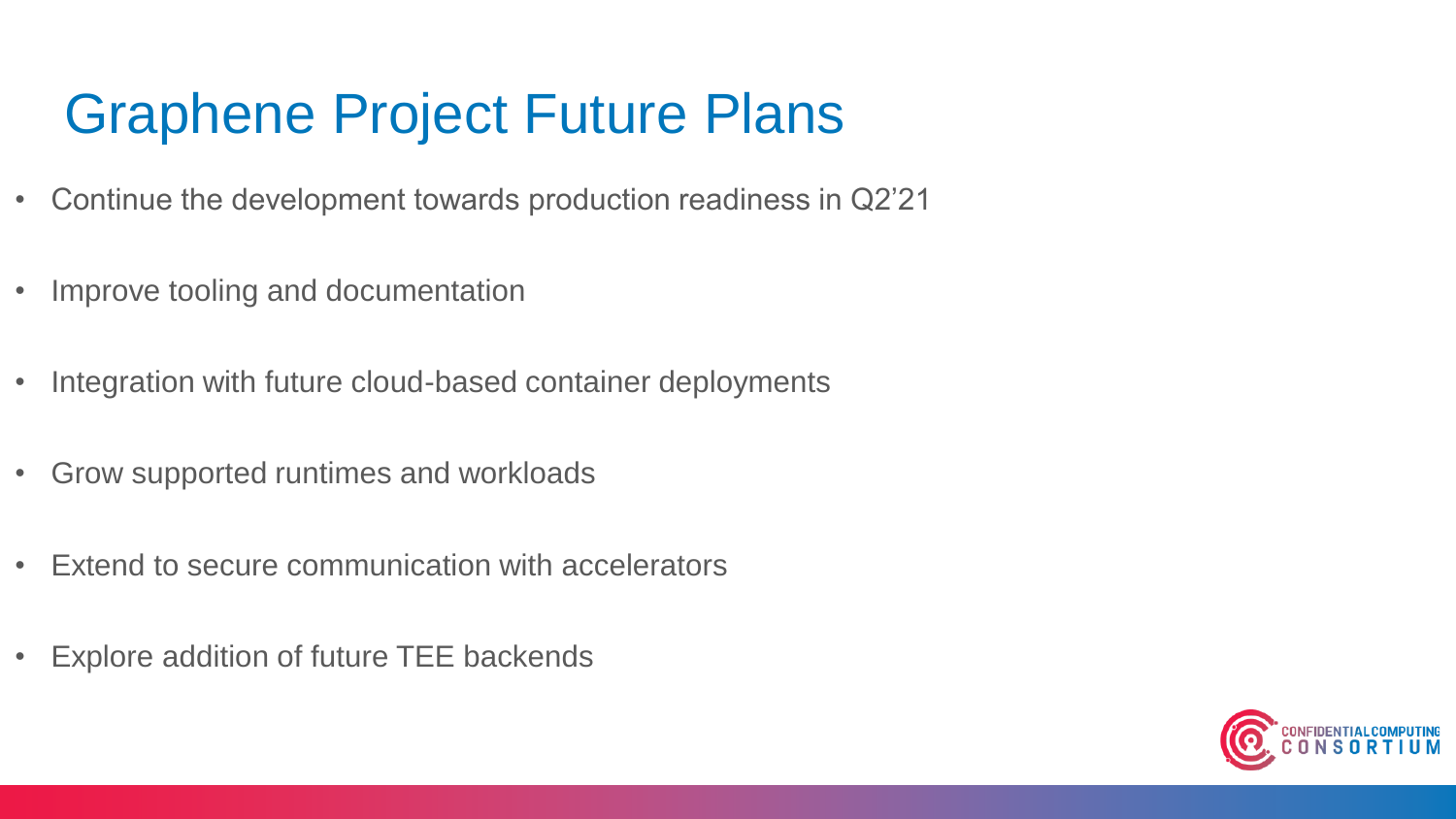## Join our community!

- We welcome contributions of all type from the community!
	- Code
	- Issues
	- Documentation
	- Fruit baskets…
- Try deploying your unmodified Docker workloads with Graphene
	- In your datacenter or cloud
- We want to hear from your experience of using Graphene
	- Email or github issues welcome

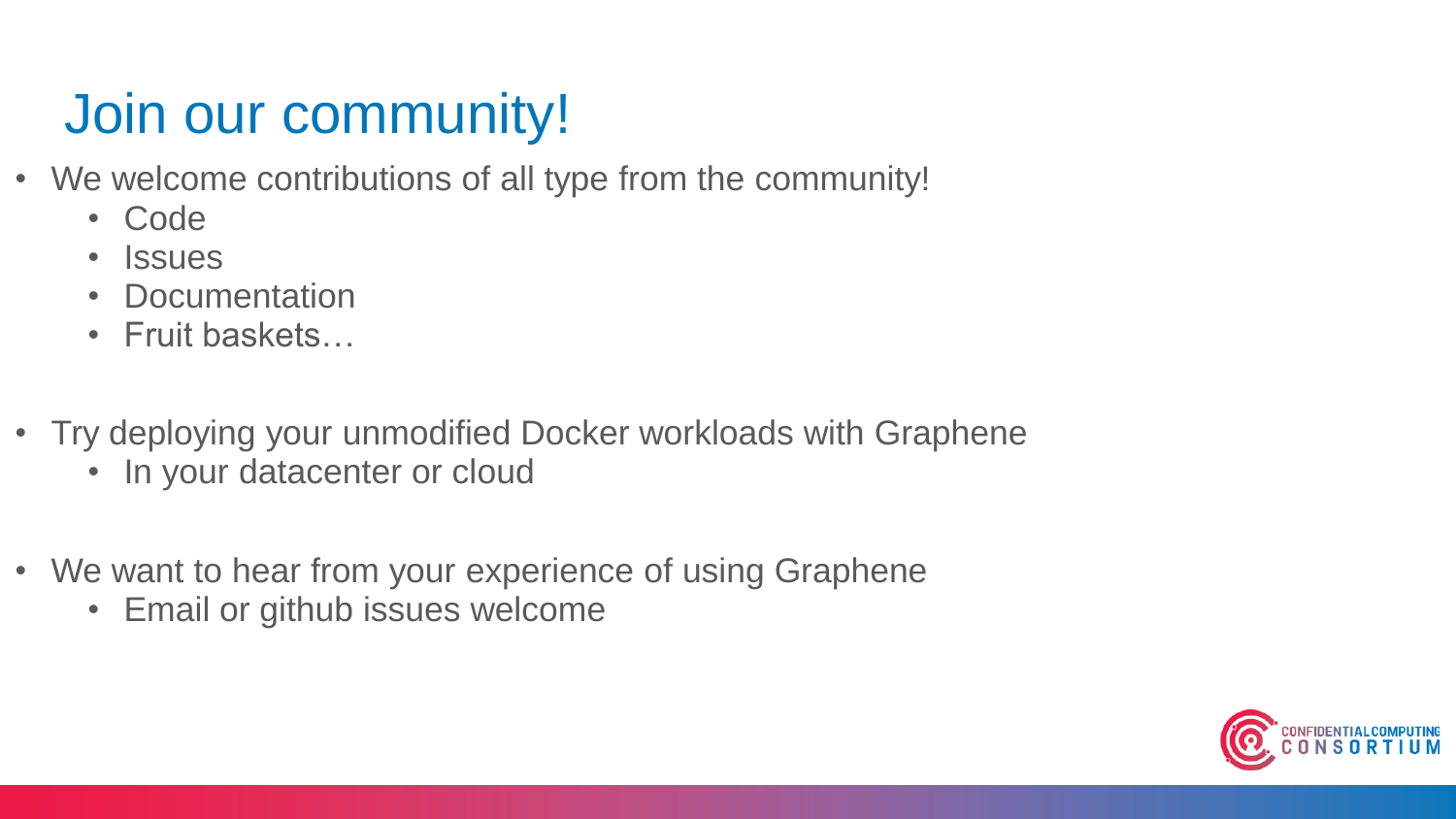

## Graphene project: [http://www.grapheneproject.io](http://www.grapheneproject.io/)

# GitHub repo: <https://github.com/oscarlab/graphene>

Graphene Documentation: https://graphene.readthedocs.io/en/latest/